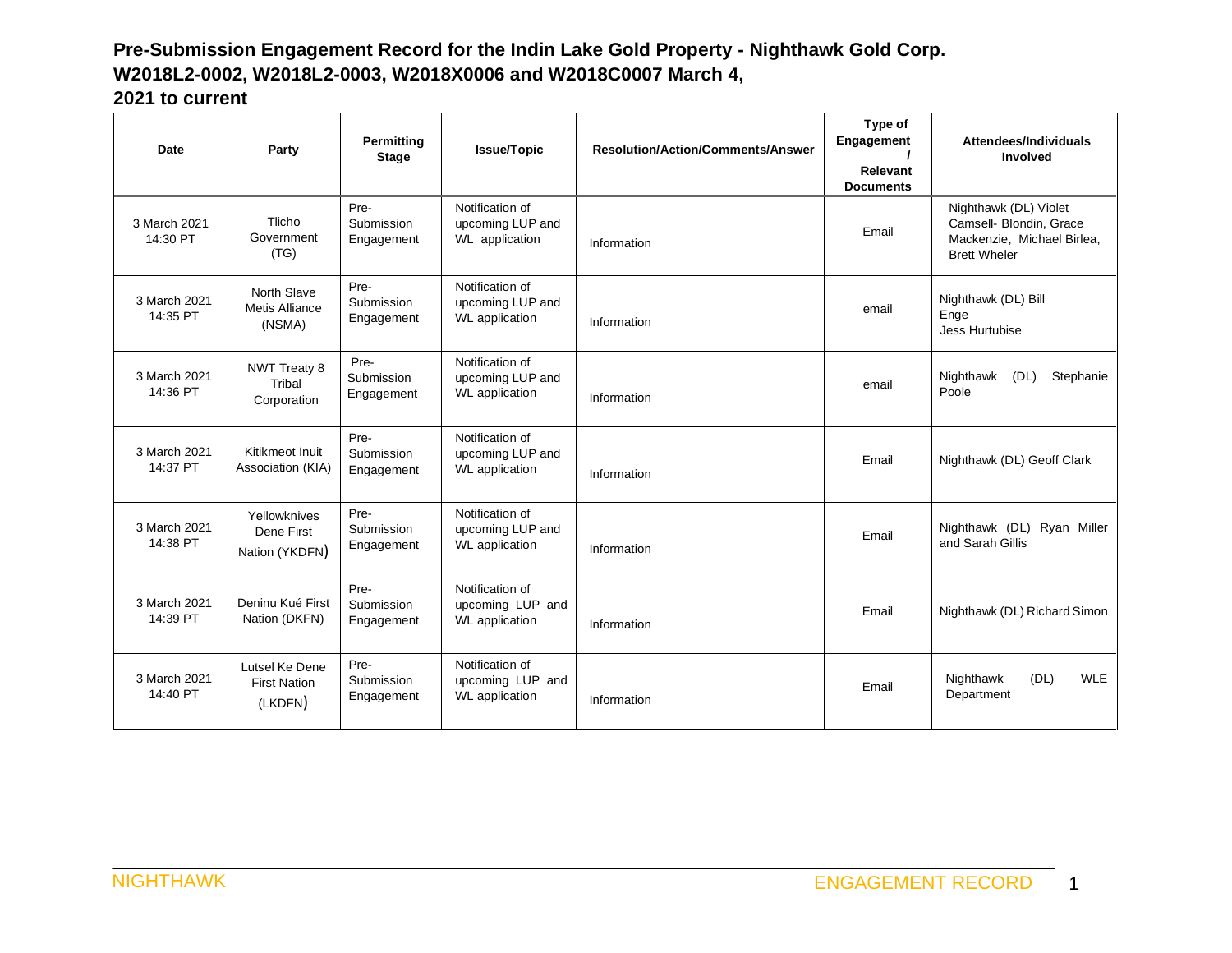|              |    | Pre-                     | Notification of                           |             |                                     | <b>Morning Denise</b>                                                                                                                                                                                  |
|--------------|----|--------------------------|-------------------------------------------|-------------|-------------------------------------|--------------------------------------------------------------------------------------------------------------------------------------------------------------------------------------------------------|
| 4 March 2021 | TG | Submission<br>Engagement | upcoming LUP and<br><b>WL</b> application | Information | Email from,<br>to Nighthawk<br>(DL) | Good to know you are in the<br>neighborhood again. What a<br>transition. We will keep you<br>posted from the Lands<br><b>Regulation Section of Tlicho</b><br>Government. Masi for this<br>information. |

| 9 March 2021<br>11:30 PT | <b>GNWT ENR</b>                                             | Pre-<br>Submission<br>Engagement | Notification of<br>upcoming LUP and<br><b>WL</b> application                 | Information | Email                               | Nighthawk (DL) GNWT ENR                |
|--------------------------|-------------------------------------------------------------|----------------------------------|------------------------------------------------------------------------------|-------------|-------------------------------------|----------------------------------------|
| 9 March 2021<br>11:30 PT | Wekeezhii<br>Renewable<br>Resources Board<br>(WRRB)         | Pre-<br>Submission<br>Engagement | Notification of<br>upcoming LUP and<br><b>WL</b> application                 | Information | Email                               | Nighthawk (DL)                         |
| 9 March 2021<br>11:30 PT | <b>GNWT - ENR</b>                                           | Pre-<br>Submission<br>Engagement | Notification of<br>upcoming LUP and<br><b>WL</b> application                 | Information | Email                               | Nighthawk (DL)                         |
| 9 March 2021<br>11:30 PT | <b>GNWT Lands</b>                                           | Pre-<br>Submission<br>Engagement | Notification of<br>upcoming LUP and<br><b>WL</b> application                 | Information | Email                               | Nighthawk (DL)                         |
| 9 March 2021<br>11:30 PT | <b>GNWT-ENR</b><br><b>GNWT Wildlife</b><br><b>Biologist</b> | Pre-<br>Submission<br>Engagement | Notification of<br>upcoming LUP and<br><b>WL</b><br>Amendment<br>application | Information | Email                               | Nighthawk (DL)                         |
| 9 March 2021<br>11:35 PT | <b>WRRB</b>                                                 | Pre-<br>Submission<br>Engagement | Notification of<br>upcoming LUP and<br><b>WL</b><br>Amendment<br>application | Information | Email, from<br>to Nighthawk<br>(DL) | Thanks for the update,<br>Denise, JODY |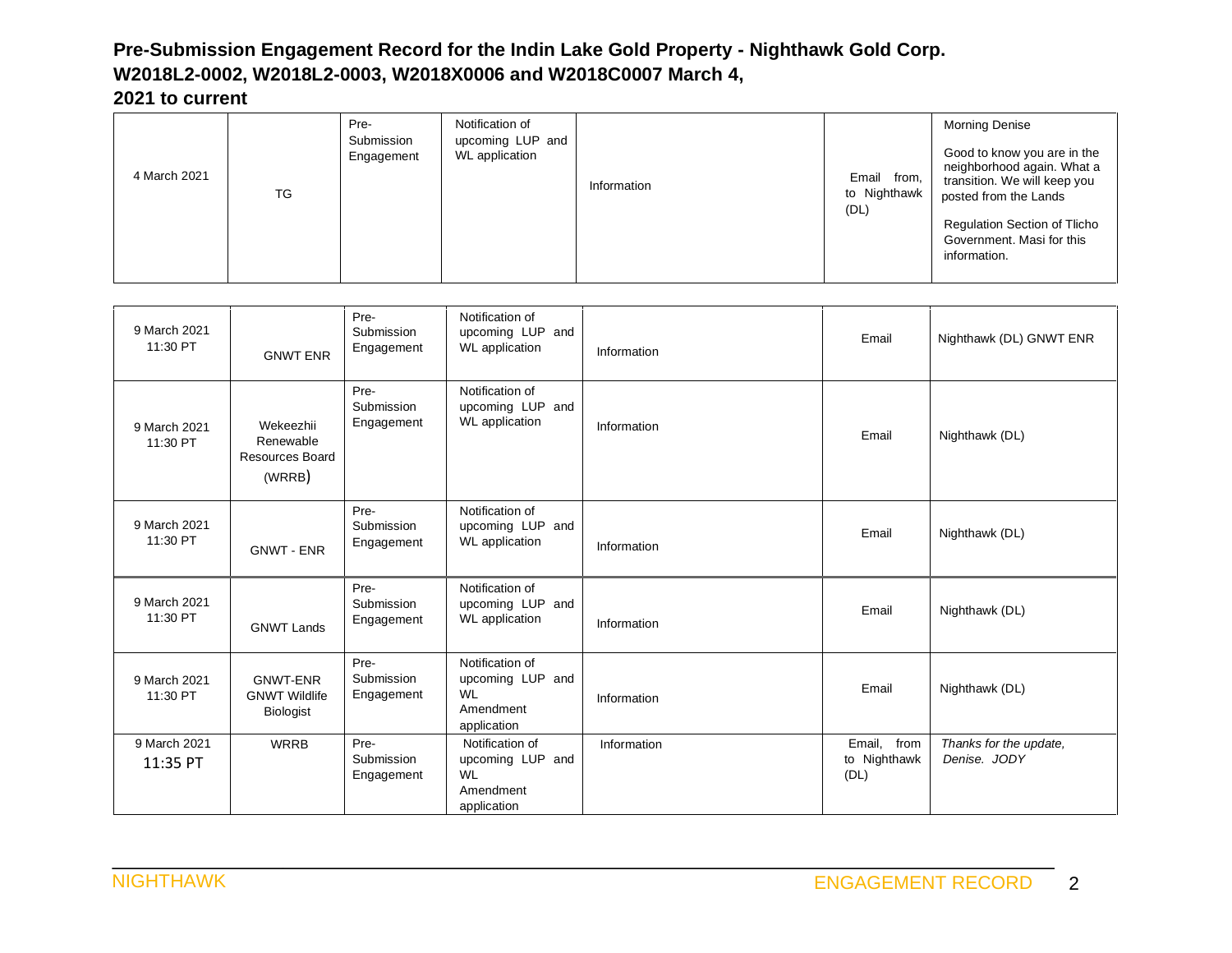| 10, March 2021<br>09:08 PT | Prince of Wales<br>Northern<br><b>Heritage Centre</b><br>(PWNHC) | Pre-<br>Submission<br>Engagement | . Notification of<br>upcoming LUP and<br><b>WL</b><br>Amendment<br>application | Information | Phone call to.<br>from<br>Nighthawk<br>(DL)                               | Glenn McKay responded that<br>he would respond to the<br>email<br>immediately                 |
|----------------------------|------------------------------------------------------------------|----------------------------------|--------------------------------------------------------------------------------|-------------|---------------------------------------------------------------------------|-----------------------------------------------------------------------------------------------|
| 10, March 2021,<br>09:11   | <b>PWNHC</b>                                                     | Pre-<br>Submission<br>Engagement | Notification of<br>upcoming LUP and<br><b>WL</b><br>Amendment<br>application   | Information | Email from,<br>to Nighthawk<br>(DL)                                       | Thanks Denise, we will<br>watch for the<br>amendment<br>application. Glen                     |
| 10 March 2021<br>09:10 PT  | <b>GNWT ENR</b>                                                  | Pre-<br>Submission<br>Engagement | Notification of<br>upcoming LUP and<br><b>WL</b><br>Amendment<br>application   | Information | Phone call<br>to, James<br>Hodson,<br>GNWT,ENR,<br>from Nighthawk<br>(DL) | Left a message asking him<br>to respond to the email or call<br><b>DL</b><br>if any questions |
| 10 March 2021,<br>09:12 PT | GNWT, Lands                                                      | Pre-<br>Submission<br>Engagement | Notification of<br>upcoming LUP and<br><b>WL</b><br>Amendment<br>application   | Information | Phone call to<br>Scott Stewart,<br><b>GNWT Lands</b>                      | Left a message asking him to<br>respond to the email or call DL<br>if any questions           |

| 10 March 2021,<br>09:44 PT | <b>GNWT ENR</b><br>Pre-<br>Submission<br>Engagement | Notification of<br>upcoming LUP and<br><b>WL</b><br>Amendment<br>application | Information | Email from<br>Scott<br>Stewart,<br><b>GNWT</b><br>Lands, to<br>Nighthawk<br>(DL) | Good Morning Denise,<br>Thank you for the email. I<br>have copied our Land Use<br>Inspectors on my response.<br>Scott |
|----------------------------|-----------------------------------------------------|------------------------------------------------------------------------------|-------------|----------------------------------------------------------------------------------|-----------------------------------------------------------------------------------------------------------------------|
|----------------------------|-----------------------------------------------------|------------------------------------------------------------------------------|-------------|----------------------------------------------------------------------------------|-----------------------------------------------------------------------------------------------------------------------|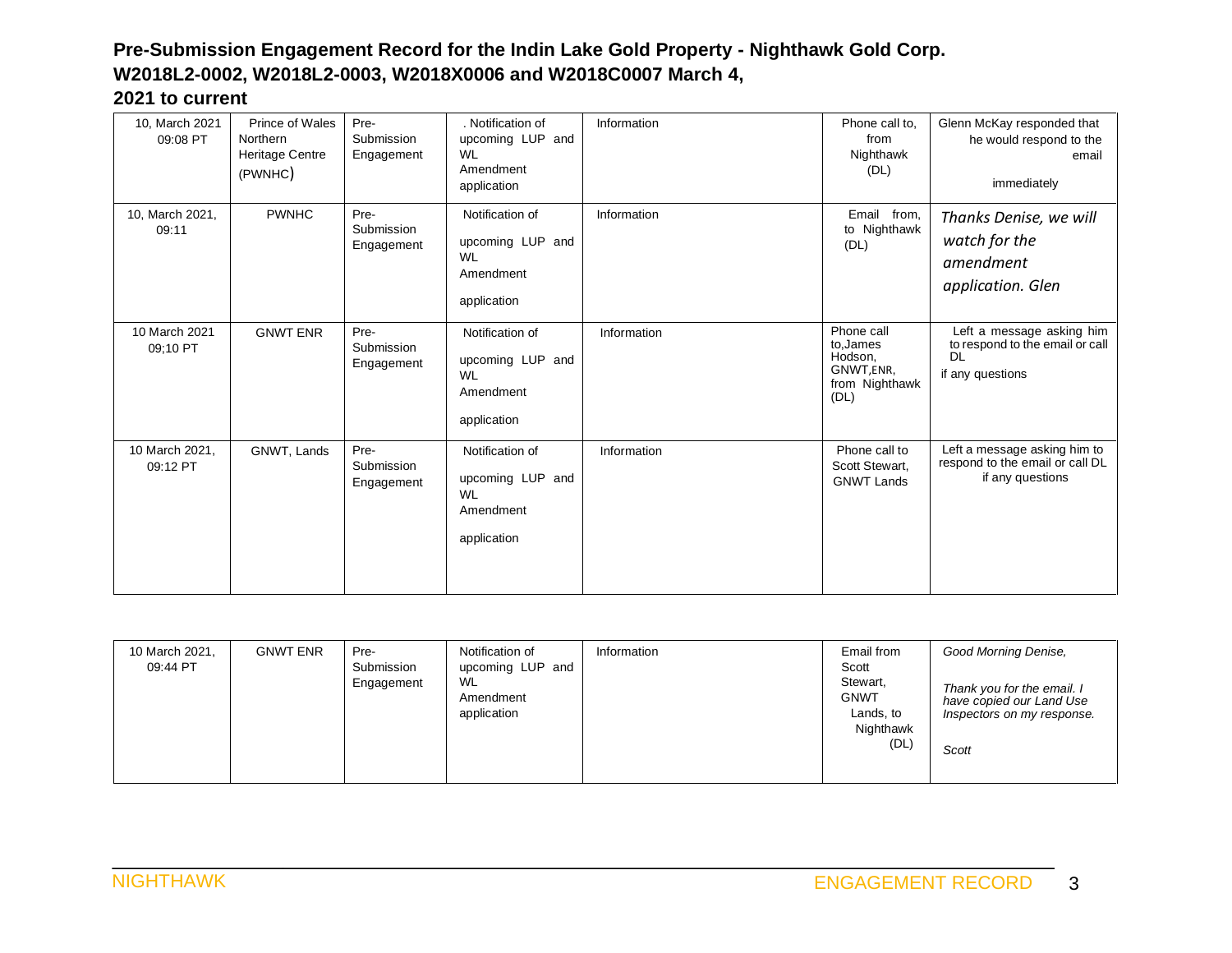| 10 March 2021<br>14:50 PT    | <b>NWT Treaty 8</b><br>Tribal<br>Corporation | Pre-<br>Submission<br>Engagement | Notification of<br>upcoming LUP and<br>WL<br>Amendment<br>application        | Information | Phone call<br>from<br>to,<br>Nighthawk<br>(DL)    | Message left: Request<br>acknowledgement<br>of<br>March<br>3<br>email<br>of<br>amendment notification.                                                                                                                                   |
|------------------------------|----------------------------------------------|----------------------------------|------------------------------------------------------------------------------|-------------|---------------------------------------------------|------------------------------------------------------------------------------------------------------------------------------------------------------------------------------------------------------------------------------------------|
| 10 March 2021<br>14:52       | <b>KIA</b>                                   | Pre-<br>Submission<br>Engagement | Notification of<br>upcoming LUP and<br>WI<br>Amendment<br>application        | Information | Phone call<br>from<br>to,<br>Nighthawk<br>(DL)    | Message left: Request<br>acknowledgement of March<br>3 email of amendment<br>notification                                                                                                                                                |
| 10 March 2021<br>14:56       | <b>NSMA</b>                                  | Pre-<br>Submission<br>Engagement | Notification of<br>upcoming LUP and<br><b>WL</b><br>Amendment<br>application | Information | Phone call<br>from<br>to,<br>Nighthawk<br>(DL)    | Message left: Request<br>acknowledgement of March<br>3 email of amendment<br>notification                                                                                                                                                |
| 10 March<br>2021<br>15:04    | <b>YKDFN</b>                                 | Pre-<br>Submission<br>Engagement | Notification of<br>upcoming LUP and<br><b>WL</b><br>Amendment<br>application | Information | Phone<br>call<br>from<br>to,<br>Nighthawk<br>(DL) | Spoke with Ryan Request<br>acknowledgement<br>of<br>March<br>$\overline{3}$<br>email<br>of<br>amendment<br>notification.<br>He<br>committed to<br>respond                                                                                |
| 10 March<br>2021<br>15:08 PT | <b>LKDFN</b>                                 | Pre-<br>Submission<br>Engagement | Notification of<br>upcoming LUP and<br><b>WL</b><br>Amendment<br>application | Information | Phone call to.<br>from<br>Nighthawk<br>(DL)       | Message box full. No ability to<br>leave a message.                                                                                                                                                                                      |
| 10 March<br>2021<br>15:04    | <b>DKFN</b>                                  | Pre-<br>Submission<br>Engagement | Notification of<br>upcoming LUP and<br><b>WL</b><br>Amendment<br>application | Information | Phone call<br>to, from<br>Nighthawk<br>(DL)       | Number not in service. No<br>ability to lave a message.                                                                                                                                                                                  |
| 11 March 2021<br>07:39 OT    | <b>NSMA</b>                                  | Pre-<br>Submission<br>Engagement | Notification of<br>upcoming LUP and<br><b>WL</b><br>Amendment<br>application | Information | Email from,<br>to Nighthawk<br>(DL)               | Hi Denise, I am<br>acknowledging receipt of<br>your email. Right now I do<br>not have any questions, but I<br>haven't had a chance to go<br>through the materials yet. I<br>will let you know if I have<br>questions.<br>Cheers.<br>Jess |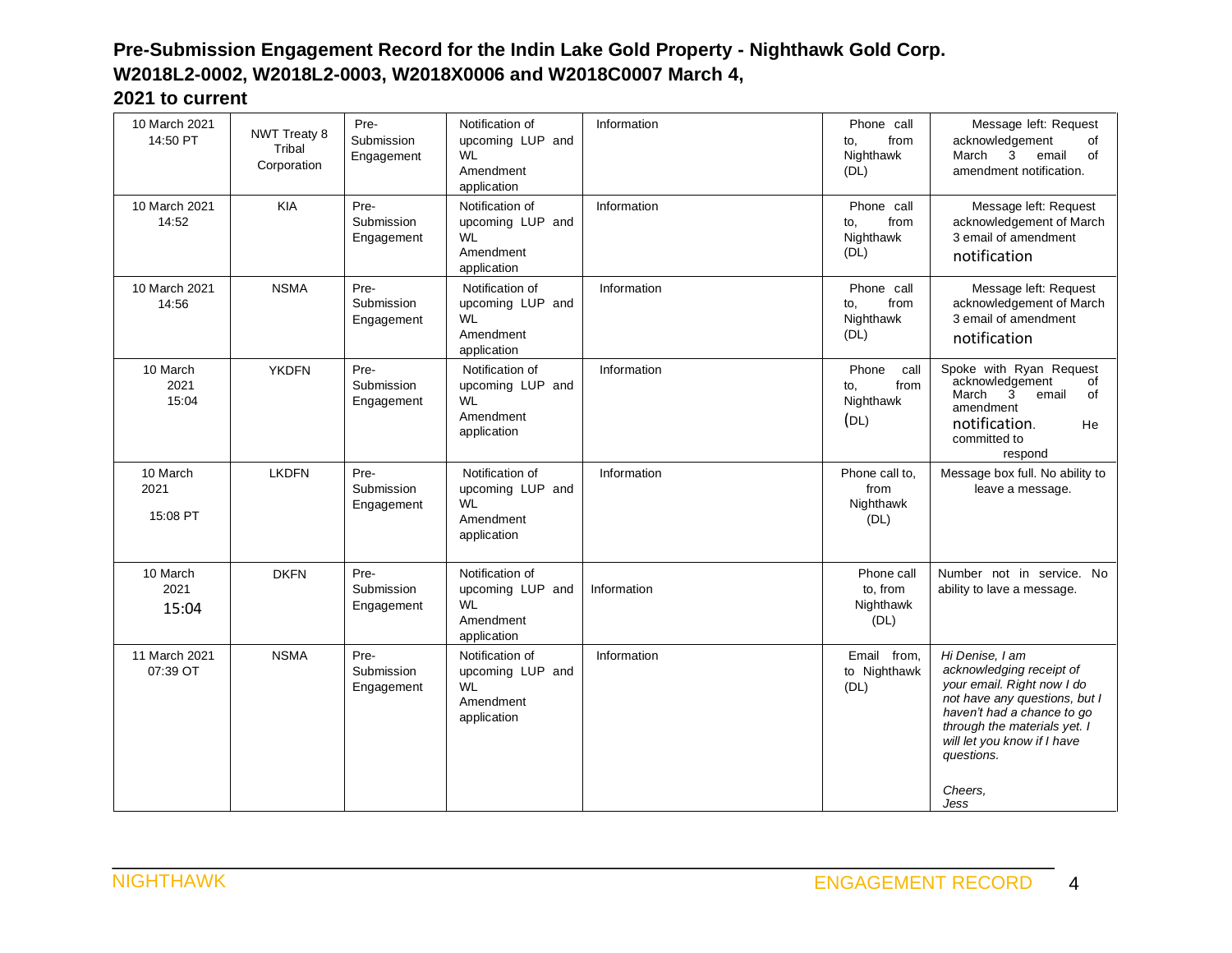| 11 March 2021<br>11:07 PT | <b>KIA</b>                                   | Pre-<br>Submission<br>Engagement | Notification of<br>upcoming LUP and<br><b>WL</b><br>Amendment<br>application | Information | Telephone call<br>from Geoff<br>Clark to<br>Nighthawk (DL) | Acknowledge receipt of<br>notification email                                                                                                                                                                                                                  |
|---------------------------|----------------------------------------------|----------------------------------|------------------------------------------------------------------------------|-------------|------------------------------------------------------------|---------------------------------------------------------------------------------------------------------------------------------------------------------------------------------------------------------------------------------------------------------------|
| 11 March 2021<br>1202 PT  | <b>NWT Treaty 8</b><br>Tribal<br>Corporation | Pre-<br>Submission<br>Engagement | Notification of<br>upcoming LUP and<br><b>WL</b><br>Amendment<br>application | Information | Telephone call<br>to, from<br>Nighthawk DL)                | No answer and no ability to<br>leave a message.                                                                                                                                                                                                               |
| 11 March 2021<br>12:10 PT | <b>LKDFN</b>                                 | Pre-<br>Submission<br>Engagement | Notification of<br>upcoming LUP and<br><b>WL</b><br>Amendment<br>application | Information | Telephone call<br>to, from<br>Nighthawk DL)                | Mailbox full. No ability to leave<br>a message.                                                                                                                                                                                                               |
| 11 March 2021<br>12:15 PT | <b>DKFN</b>                                  | Pre-<br>Submission<br>Engagement | Notification of<br>upcoming LUP and<br><b>WL</b><br>Amendment<br>application | Information | Telephone call<br>to, from<br>Nighthawk DL)                | Number not in service. No<br>ability to leave a message                                                                                                                                                                                                       |
| 12 March 2021<br>07:37 PT | <b>GNWT Lands</b>                            | Pre-<br>Submission<br>Engagement | Notification of<br>upcoming LUP and<br><b>WL</b><br>Amendment<br>application | Information | Telephone call<br>to, from<br>Nighthawk DL)                | Call went to voice mail.<br>followed by a text "Can I call<br>you later", responded "yes"<br>and said it was Denise from<br>Nighthawk asking for<br>acknowledgement or a<br>response to the March 10<br>notification of an upcoming<br>Amendment Application. |
| 12 March 2021<br>07:44 PT | <b>GNWT-ENR</b>                              | Pre-<br>Submission<br>Engagement | Notification of<br>upcoming LUP and<br><b>WL</b><br>Amendment<br>application | Information | Email Message<br>from, to<br>Nighthawk DL)                 | Received!<br>Thanks,<br>James Hodson                                                                                                                                                                                                                          |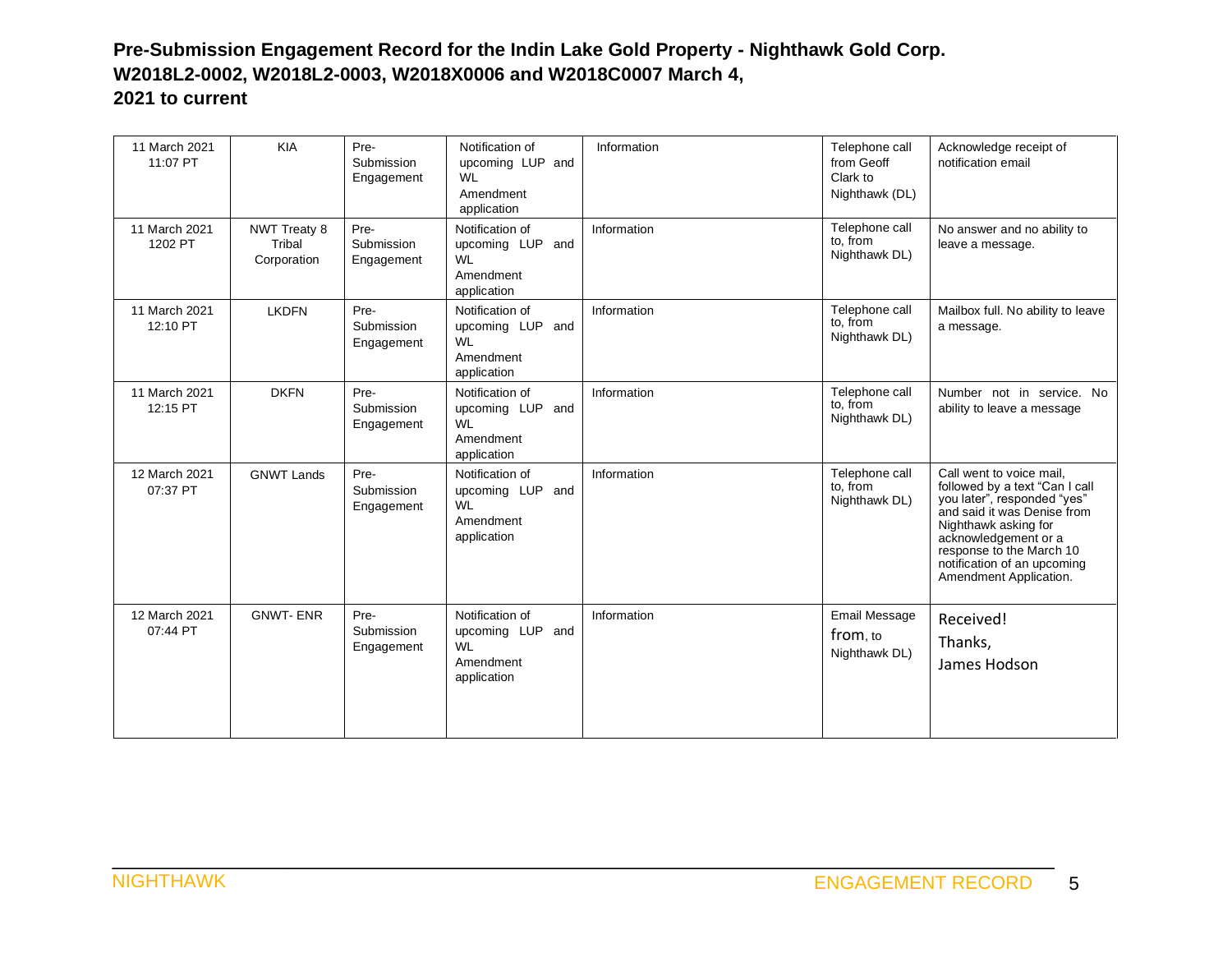| <b>GNWT-ITI</b><br>March 23, 2021,<br>08:23 | Introduction and<br>Pre-<br>Submission<br>Project Update<br>Engagement | Information | Zoom telecom<br>with Pam<br>Strand, Angie<br>Norris and<br>Mike Byrne<br>and<br>Nighhawk DL |
|---------------------------------------------|------------------------------------------------------------------------|-------------|---------------------------------------------------------------------------------------------|
|---------------------------------------------|------------------------------------------------------------------------|-------------|---------------------------------------------------------------------------------------------|

| March 26, 2021,<br>09:09 PT | <b>KIA</b><br>Wynter Kuliktana | Pre-Submission<br>Engagement | Notification of<br>upcoming LUP and WL<br>Amendment<br>application | Information | Nighthawk DL | Phone call with Focussing on Kitikmeot<br>project. No comment on<br>Nighthawk amendment<br>application |
|-----------------------------|--------------------------------|------------------------------|--------------------------------------------------------------------|-------------|--------------|--------------------------------------------------------------------------------------------------------|
|-----------------------------|--------------------------------|------------------------------|--------------------------------------------------------------------|-------------|--------------|--------------------------------------------------------------------------------------------------------|

| May 8, 2021,<br>15:09 | TG, WRRB        | Exploration                  | <b>News Release</b>                                                    | Nighthawk News Release Nighthawk<br>Receives Permits to Commence Drilling<br>at the Cass Zone, Part of the Recently<br>Optioned Kim & Cass Property | Email message<br>from Nighthawk<br>(DL)      |  |
|-----------------------|-----------------|------------------------------|------------------------------------------------------------------------|-----------------------------------------------------------------------------------------------------------------------------------------------------|----------------------------------------------|--|
| May 8, 2021,<br>15:20 | <b>GNWT ENR</b> | Pre-Submission<br>Engagement | Notification of<br>upcoming application<br>for Type A Water<br>License | Information                                                                                                                                         | Email message<br>from Nighthawk<br><b>DL</b> |  |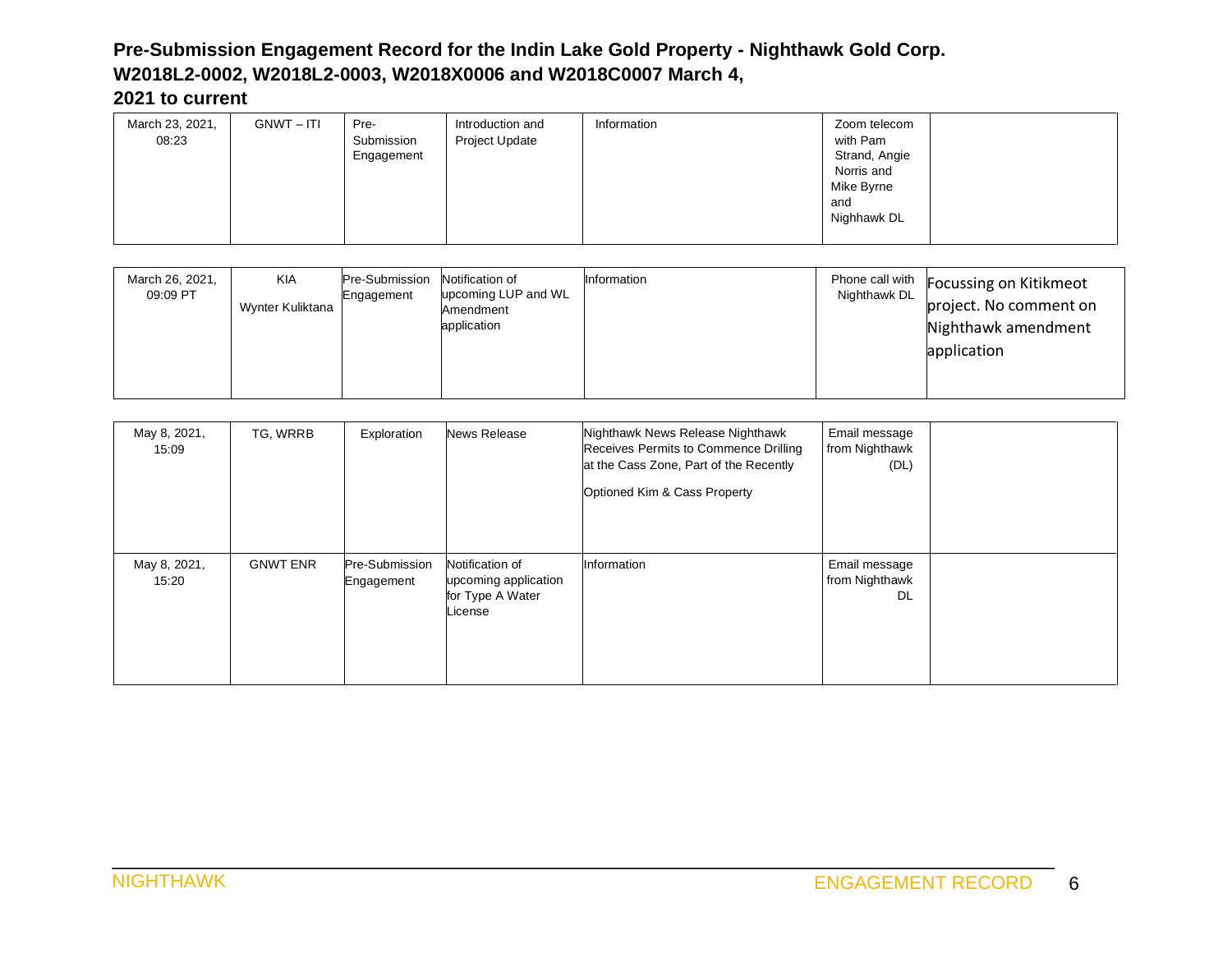| May 8, 2021,<br>15:22    | <b>TG</b>                                  | Pre-<br>Submission<br>Engagement | Notification of<br>upcoming application<br>for Type A Water<br>License         | Information | Email<br>message<br>from<br>Nighthawk<br><b>DL</b> |                                                                                                         |
|--------------------------|--------------------------------------------|----------------------------------|--------------------------------------------------------------------------------|-------------|----------------------------------------------------|---------------------------------------------------------------------------------------------------------|
| May 8, 2021,<br>15:25 PT | <b>NSMA</b>                                | Pre-<br>Submission<br>Engagement | Notification of<br>upcoming application<br>for Type A Water<br>License         | Information | Email to, from<br>Nighthawk DL                     | No response                                                                                             |
| May 8, 2021<br>15:26 PT  | Akaitcho<br>Screening Board                | Pre-<br>Submission<br>Engagement | Notification of<br>upcoming application<br>for Type A Water<br>License         | Information | Email<br>message from<br>Nighthawk<br>DL           | No response                                                                                             |
| May 8, 2021<br>15:27     | <b>KIA</b>                                 | Pre-<br>Submission<br>Engagement | Notification of<br>upcoming application<br>for Type A Water<br>License         | Information | Email<br>message from<br>Nighthawk<br><b>DL</b>    | Phone call with Wynter<br>Kuliktana on May 11, 2021.<br>Will only respond to Kitikmeot<br>applications. |
| May 8, 2021<br>15:29 PT  | <b>YKDFN</b>                               | Pre-<br>Submission<br>Engagement | Notification of<br>upcoming application<br>for Type A Water<br>License and LUP | Information | Email<br>message from<br>Nighthawk<br><b>DL</b>    | No response                                                                                             |
| May 8, 2021<br>15:32 PT  | Interim<br>Measures,<br>Stephanie<br>Poole | Pre-<br>Submission<br>Engagement | Notification of<br>upcoming application<br>for Type A Water<br>License and LUP | Information | Email<br>message from<br>Nighthawk<br><b>DL</b>    | No response                                                                                             |
| May 8, 2021<br>15:33 PT  | <b>LKDFN</b>                               | Pre-<br>Submission<br>Engagement | Notification of<br>upcoming application<br>for Type A Water<br>License and LUP | Information | Email<br>message from<br>Nighthawk<br><b>DL</b>    | No response                                                                                             |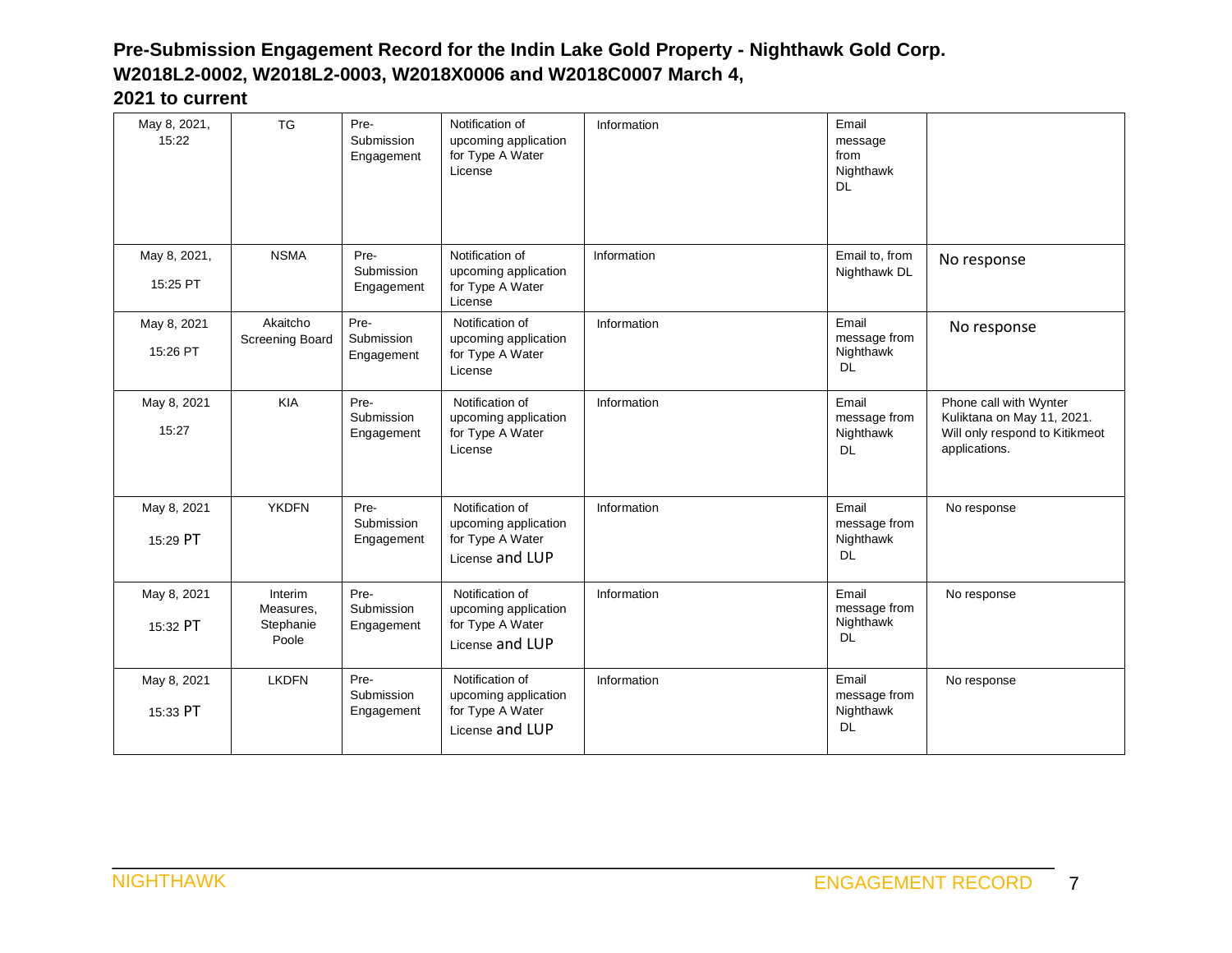| May 8, 2021<br>15:36 PT              | <b>WRRB</b>                                                       | Pre-<br>Submission<br>Engagement | Notification of<br>upcoming application<br>for Type A Water<br>License and LUP | Information                                                 | Email<br>message from<br>Nighthawk<br><b>DL</b> | 15:36 PT Thank you,<br>Denise the WRRB will<br>respond through the<br>WLWB process and will<br>be in touch if there are<br>any questions.<br>Have a good weekend!<br><b>JODY</b>                           |
|--------------------------------------|-------------------------------------------------------------------|----------------------------------|--------------------------------------------------------------------------------|-------------------------------------------------------------|-------------------------------------------------|------------------------------------------------------------------------------------------------------------------------------------------------------------------------------------------------------------|
| June 2, 2021,<br>14:07 PT            | <b>NSMA</b>                                                       | Pre-<br>Submission<br>Engagement | Notification of<br>upcoming application<br>for Type A Water<br>License and LUP | Information                                                 | Phone call to,<br>from<br>Nighthawk<br>(DL)     | Left a message asking Jessica to<br>return call                                                                                                                                                            |
| June 4, 2021<br>12:16 PT<br>12:18 PT | <b>TG Tammy</b><br>Steinwand                                      | Pre-<br>Submission<br>Engagement | Notification of<br>upcoming application<br>for Type A Water<br>License and LUP | Information                                                 | Phone call to,<br>from<br>Nighthawk<br>(DL)     | Left messages to return call                                                                                                                                                                               |
| Aug 30, 2021,<br>09:29 MT            | Tim Morton,<br><b>AANDC</b>                                       | Pre-<br>Submission<br>Engagement | application for Type A<br>Water License and<br>LUP                             | <b>Reclaim Estimate</b>                                     | Email from, to<br>K. Rattray<br>(Golder)        | Email approving updated<br>Reclaim Estimate (available on<br>request)                                                                                                                                      |
| Sept 17, 2021<br>12:30 PT            | <b>GNWT ENR</b><br>(Andrea<br>Patenaude)                          | Pre-<br>Submission<br>Engagement | Notification of<br>upcoming application<br>for Type A Water<br>License and LUP | Wildlife Monitoring and Management<br>Plan input and advice | Teams<br>meeting<br>Nighthawk<br>(DL), Golder   |                                                                                                                                                                                                            |
| Sept 17, 2021<br>09:59 PT            | TG Brett Wheler.<br>Volet Camsell-<br>Blondin, Grace<br>Mackenzie | Pre-<br>Submission<br>Engagement | Notification of<br>upcoming application<br>for Type A Water<br>License and LUP | Information and response requestion                         | Email from<br>Nighthawk<br>(DL)                 | Good morning and I hope<br>you are all well and<br>continuing to stay safe. I<br>am writing to let you<br>know of Nighthawk's<br>intention to apply to the<br>WLWB for a Type A<br>Water License. The Type |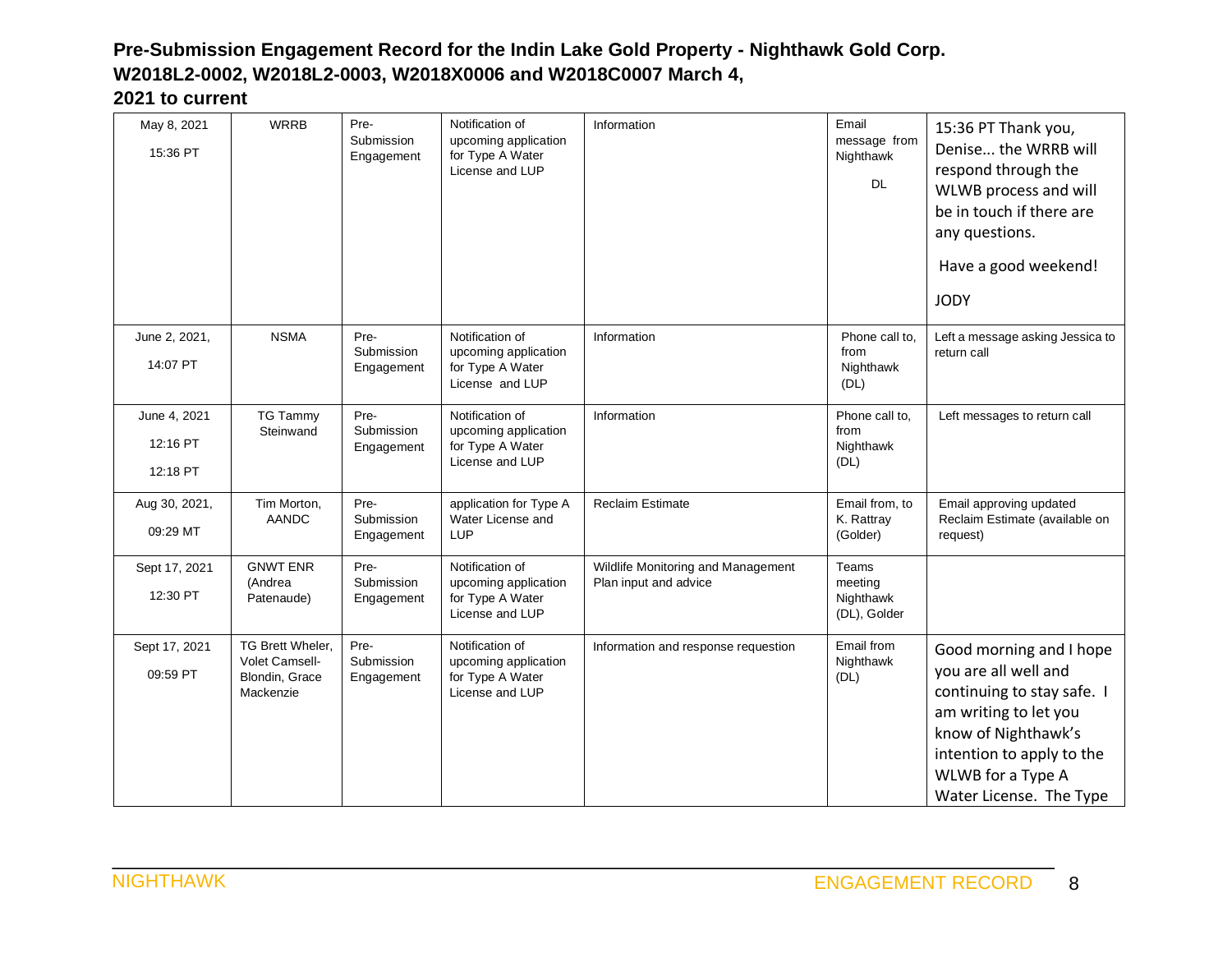|                            |                                                                           |                                  |                                                                                |                                    |                       | A Water License will<br>allow us to bring in<br>additional drills for more<br>exploration drilling and<br>this will increase our<br>water use beyond what<br>we are currently<br>permitted for.<br>I look forward to working<br>with the TG on the<br>amendment of our Land<br>Use Permit, and the Type<br>A Water License.<br>Please feel free to<br>contact me at anytime if<br>you have any questions,<br>comments and concerns.<br>Regards |
|----------------------------|---------------------------------------------------------------------------|----------------------------------|--------------------------------------------------------------------------------|------------------------------------|-----------------------|------------------------------------------------------------------------------------------------------------------------------------------------------------------------------------------------------------------------------------------------------------------------------------------------------------------------------------------------------------------------------------------------------------------------------------------------|
| Sept 19, 2021,<br>20:57 PT | TG: Brett<br>Wheler, Violet<br>Camsell-<br>Blondin,<br>Grace<br>Mackenzie | Pre-<br>Submission<br>Engagement | Notification of<br>upcoming application<br>for Type A Water<br>License and LUP | Information and response requested | Email from<br>TG (BW) | Masi Denise, I think an<br>update at our next Tłįcho<br>resource management<br>working group would be<br>a good time for you to<br>provide an update on this<br>- what is the timeline for<br>sending your applications<br>to the Board? If we need<br>to move quicker we can<br>have you update Violet's                                                                                                                                      |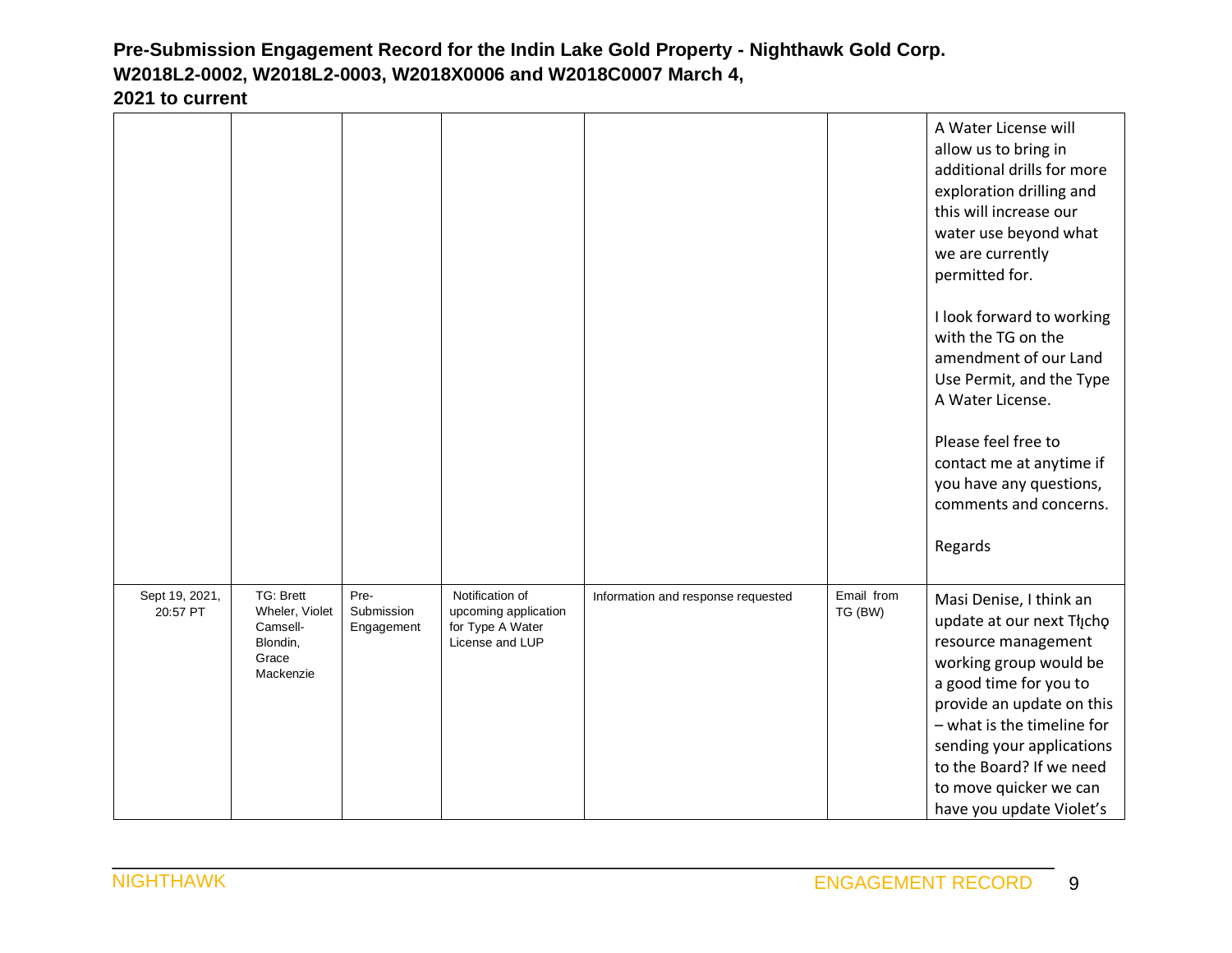|                            |                                                                           |                                      |                                                                                |                                       |                                          | weekly regulatory<br>division meeting instead<br>and we can share info<br>internally.<br>Masi,<br><b>Brett</b>                                                                                 |
|----------------------------|---------------------------------------------------------------------------|--------------------------------------|--------------------------------------------------------------------------------|---------------------------------------|------------------------------------------|------------------------------------------------------------------------------------------------------------------------------------------------------------------------------------------------|
| Sept 20, 2021,<br>06:42 PT | TG: Brett<br>Wheler, Violet<br>Camsell-<br>Blondin,<br>Grace<br>Mackenzie | Pre-<br>Submission<br>Engageme<br>nt | Notification of<br>upcoming application<br>for Type A Water<br>License and LUP | Information and response<br>requested | Email to,<br>from<br>Nighthawk<br>(DL)   | Thanks Brett- we hope to<br>send everything to the<br>Board by the end of the<br>month.<br><b>Thanks</b><br>Denise                                                                             |
| Sept 23, 2021<br>12:26 MT  | Bill Pain,<br><b>GNWT ENR</b>                                             | Pre-<br>Submission<br>Engagement     | Application for Type A<br>Water Licence and<br><b>LUP</b>                      | <b>Reclaim Estimate</b>               | Email to<br>Kevin<br>Rattray<br>(Golder) | Approval of Reclaim<br>estimate                                                                                                                                                                |
| Oct 5, 2021,<br>09:38 PT   | TG: Brett<br>Wheler, Violet<br>Camsell-<br>Blondin,<br>Grace<br>Mackenzie | Pre-<br>Submission<br>Engagement     | Notification of<br>upcoming application<br>for Type A Water<br>License and LUP | Information and meeting<br>requested  | Email to TG<br>from<br>Nighthawk<br>(DL) | Hi there: I am wondering<br>if we could connect my<br>phone this week. We<br>hope to be able to file our<br>documents with the<br>WLWB either by the end<br>of the week or early next<br>week. |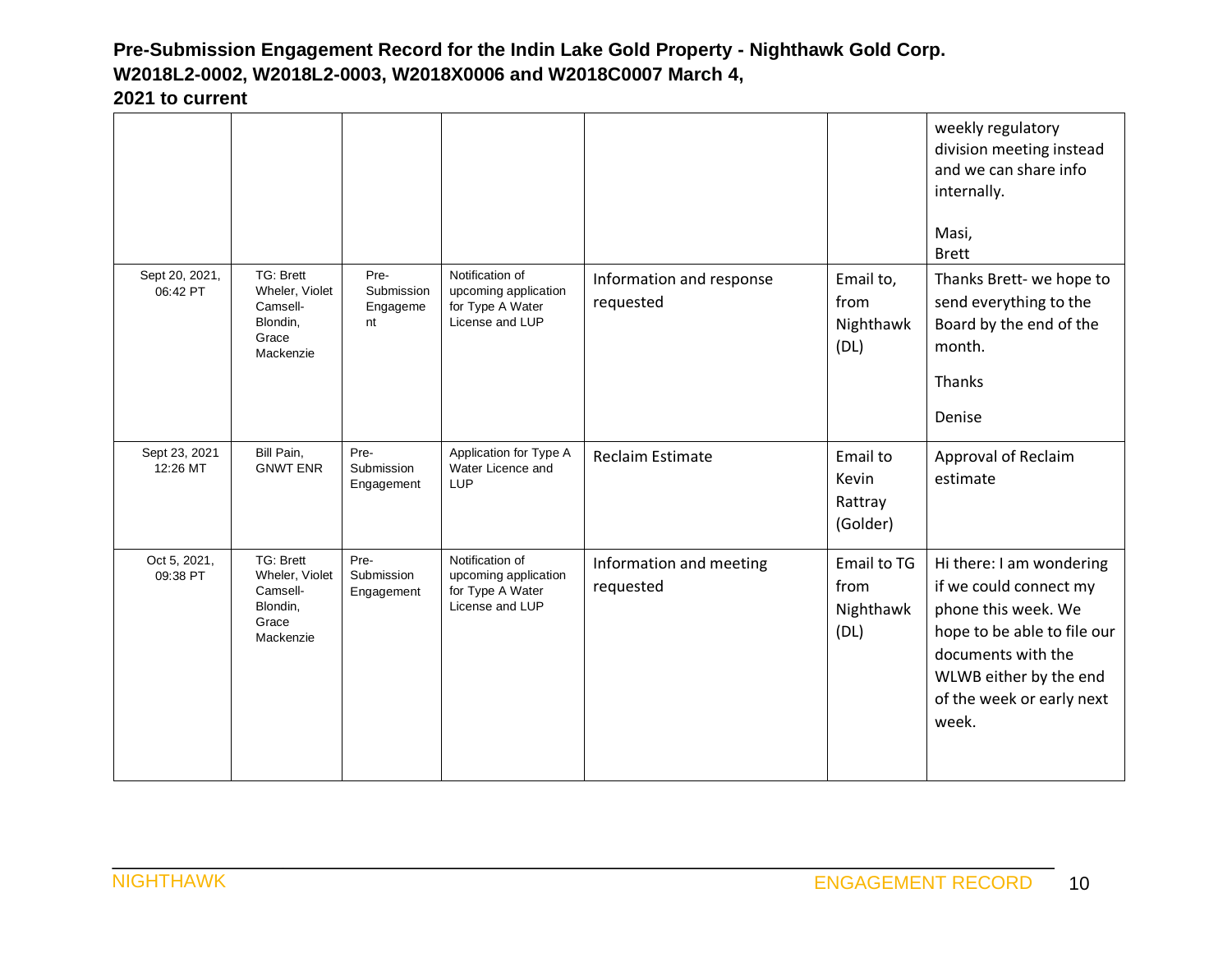|                          |                                                                           |                                  |                                                                                |                                      |                                               | Thanks and I look forward<br>to hearing back from you.<br>Kind regards<br>Denise                                                                                                                                                                                                                                                                                                                                                                                                       |
|--------------------------|---------------------------------------------------------------------------|----------------------------------|--------------------------------------------------------------------------------|--------------------------------------|-----------------------------------------------|----------------------------------------------------------------------------------------------------------------------------------------------------------------------------------------------------------------------------------------------------------------------------------------------------------------------------------------------------------------------------------------------------------------------------------------------------------------------------------------|
| Oct 5, 2021,<br>10:05 PT | TG: Brett<br>Wheler, Violet<br>Camsell-<br>Blondin,<br>Grace<br>Mackenzie | Pre-<br>Submission<br>Engagement | Notification of<br>upcoming application<br>for Type A Water<br>License and LUP | Information and meeting<br>requested | Email from TG<br>(BW) to<br>Nighthawk<br>(DL) | Masi Denise. Violet and<br>Longinus should be<br>responding to you today.<br>From what I understand<br>so far your new<br>applications are really<br>focussed on regulatory<br>items. If that is the case<br>there may not be a need<br>to present to RMWG on<br>Oct 15 - after you talk<br>with Longinus and Violet<br>we can confirm that. In<br>any case, I do not think<br>you need to wait until the<br>15 <sup>th</sup> to submit your<br>applications.<br>Masi,<br><b>Brett</b> |
|                          |                                                                           |                                  |                                                                                |                                      |                                               |                                                                                                                                                                                                                                                                                                                                                                                                                                                                                        |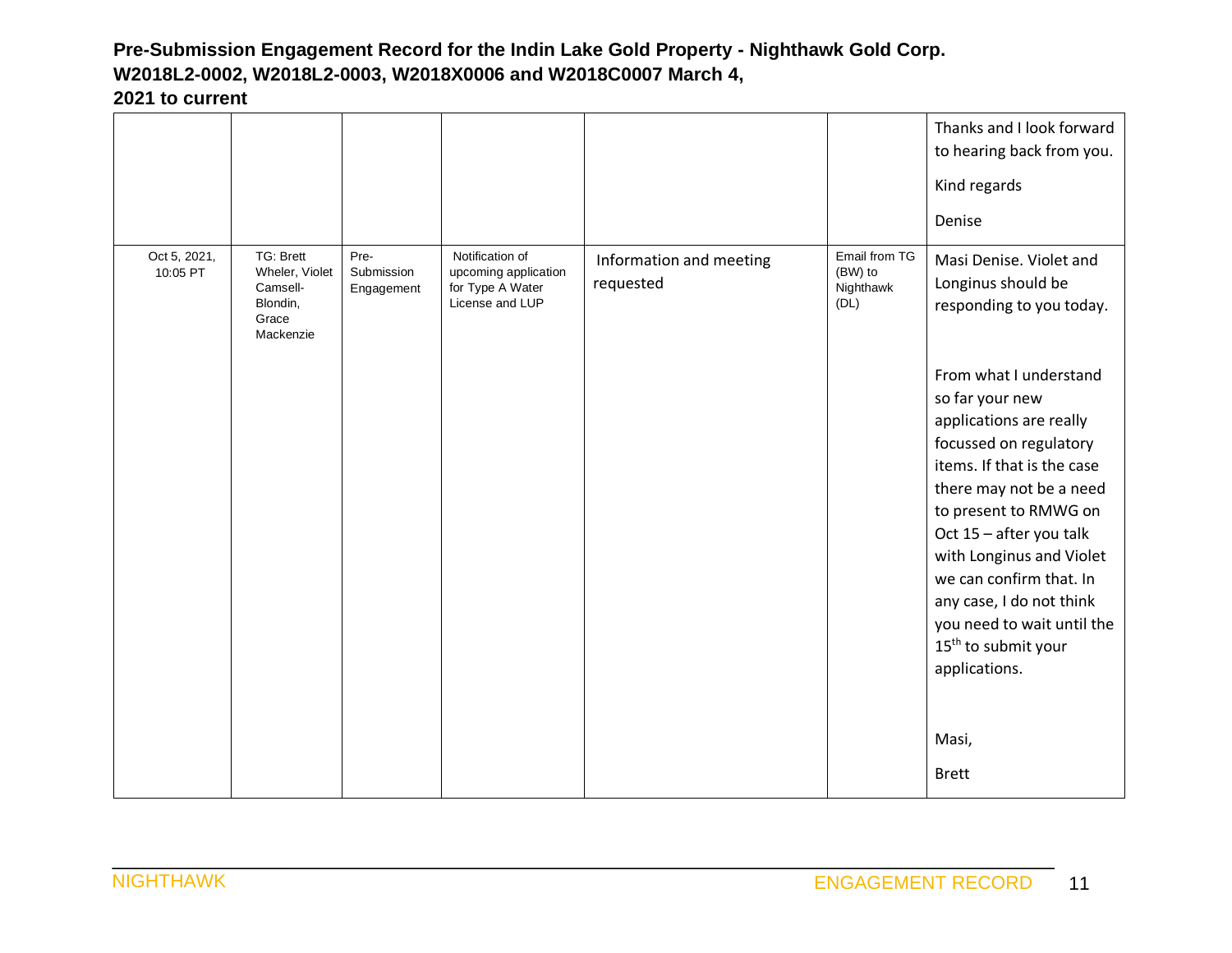| Oct 7, 2021,<br>13:00 PT    | Bill Pain,<br><b>GNWT ENR</b>                                 | Pre-<br>Submission<br>Engagement | Notification of<br>upcoming application<br>for Type A Water<br>License and LUP | Zoom meeting to discuss upcoming<br>application, seek feedback on technical<br>items        | Nighthawk<br>(DL) Golder<br>(DP)                   |                                                                                                                                                                                                                                                                                                                                                                                                                                                                                            |
|-----------------------------|---------------------------------------------------------------|----------------------------------|--------------------------------------------------------------------------------|---------------------------------------------------------------------------------------------|----------------------------------------------------|--------------------------------------------------------------------------------------------------------------------------------------------------------------------------------------------------------------------------------------------------------------------------------------------------------------------------------------------------------------------------------------------------------------------------------------------------------------------------------------------|
| Oct 15,<br>2021<br>12:43 PT | TG:<br>Longinus<br>Ekwe, Violet<br>Camsell-<br><b>Blondin</b> | Pre-<br>Submission<br>Engagement | Notification of<br>upcoming application<br>for Type A Water<br>License and LUP | Information and meeting<br>requested.                                                       | Email from TG<br>$(LE)$ to<br>Nighthawk<br>(DL)    | Hi Denise,<br>I'm just following up with<br>you regarding Thicho<br>Government (TG) staff<br>availability for a Type A<br>water License pre-<br>submission engagement<br>meeting. Our team will<br>be available on Friday<br>October 8, 2021,<br>preferably in the morning<br>hours (Mountain Time).<br>Please go ahead and send<br>the meeting invitation<br>and other meeting<br>documents/presentations<br>if any, should this date<br>and time work for your<br>team as well.<br>Masi. |
| Oct 8, 2021,<br>06:00 PT    | TG:<br>Longinus<br>Ekwe, Violet                               | Pre-<br>Submission<br>Engagement | Notification of<br>upcoming application<br>for Type A Water<br>License and LUP | Teams meeting to go over reason for<br>applications, technical items and obtain<br>feedback | Teams<br>meeting:<br>Damian<br>Panayi<br>(Golder), | Request for presentation,<br>meeting notes and maps. VCB<br>had to leave the call. Continue<br>to engage with the TG during                                                                                                                                                                                                                                                                                                                                                                |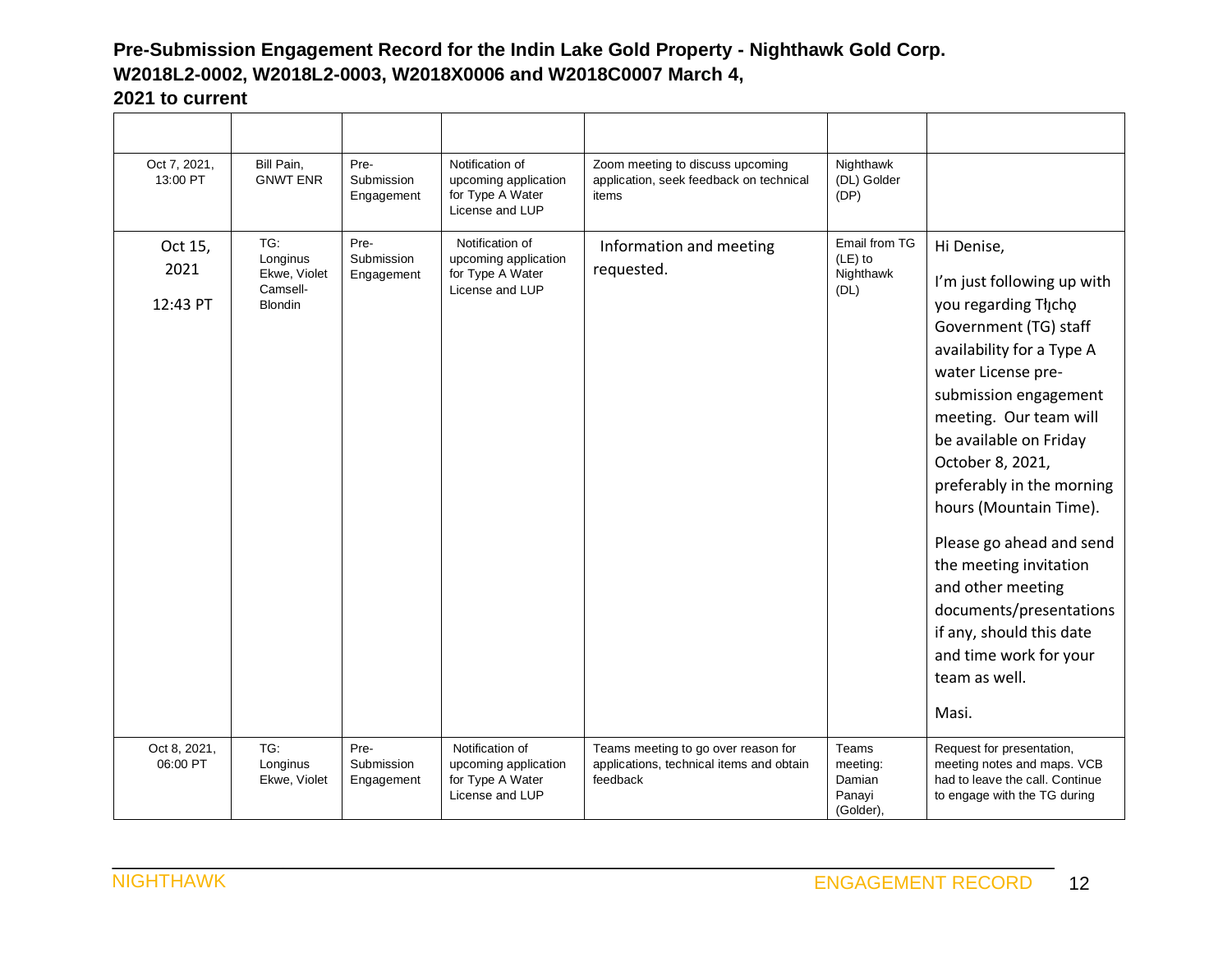|                           | Camsell-<br><b>Blondin</b>                                    |                                  |                                                                                |                                                 | Nighthawk<br>(DL)                              | review process. Working Group<br>meeting on Oct 15.                                                                                                                                                                                                                                                                                                                                                                                                                                                                               |
|---------------------------|---------------------------------------------------------------|----------------------------------|--------------------------------------------------------------------------------|-------------------------------------------------|------------------------------------------------|-----------------------------------------------------------------------------------------------------------------------------------------------------------------------------------------------------------------------------------------------------------------------------------------------------------------------------------------------------------------------------------------------------------------------------------------------------------------------------------------------------------------------------------|
| Oct 14, 2021,<br>08:57 PT | TG:<br>Longinus<br>Ekwe, Violet<br>Camsell-<br><b>Blondin</b> | Pre-<br>Submission<br>Engagement | Notification of<br>upcoming application<br>for Type A Water<br>License and LUP | Acknowledgement of pre-submission<br>engagement | Letter from TG<br>(LE) to<br>Nighthawk<br>(DL) | Hi Denise,<br>Good morning. Please<br>see attached letter from<br>Tłįcho Government (TG)<br>acknowledging that<br>Nighthawk Gold Corp has<br>met with TG prior to<br>submitting their<br>application to the Board<br>for a type A Water<br>Licence and Land Use<br>permit.<br>If you have any questions<br>or concerns please kindly<br>reach out to Ms. Violet<br>Camsell-Blondin,<br>Manager Lands<br>Regulation at 867-392-<br>6381 ext 1336, cell: 867-<br>444-0006 or<br>email: violetcamsellblon<br>din@tlicho.com<br>Masi. |
|                           |                                                               |                                  |                                                                                |                                                 |                                                | (letter available on request                                                                                                                                                                                                                                                                                                                                                                                                                                                                                                      |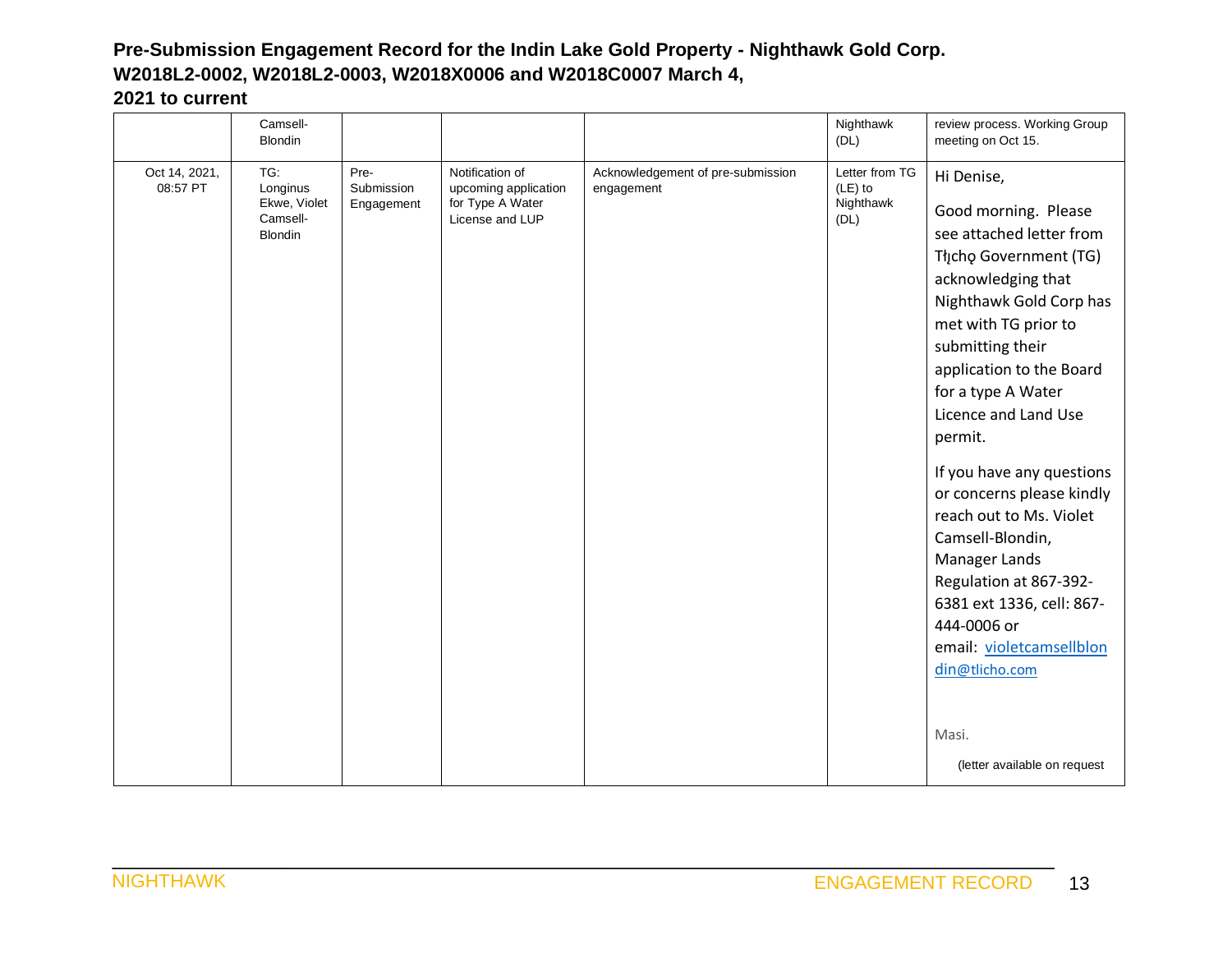| Oct 18, 2021 | <b>GNWT ENR</b>            | Pre-                               | Notification of  | Information | Email from    |                              |
|--------------|----------------------------|------------------------------------|------------------|-------------|---------------|------------------------------|
| 12:22 PT     | James Hodson, .            | Submission<br>upcoming application |                  | Nighthawk   | Good morning: |                              |
|              | GNWT-Lands                 | Engagement                         | for Type A Water |             | (DL)          | I am writing in follow up    |
|              | (Scott Stewart)            |                                    | License and LUP  |             |               | to my communications         |
|              | PWNHC (Glenn               |                                    |                  |             |               | earlier this year letting    |
|              | Mackay)                    |                                    |                  |             |               | you know that Nighthawk      |
|              | WRRB (Jody                 |                                    |                  |             |               | Gold Corp. is applying to    |
|              | Pellissey)                 |                                    |                  |             |               | the WLWB for a Type A        |
|              | LKDFN, WLED                |                                    |                  |             |               | Water License and Type A     |
|              | Manager,                   |                                    |                  |             |               | Land Use Permit. The         |
|              | <b>DKFN</b> (Richard       |                                    |                  |             |               | purpose behind the           |
|              | Simon)                     |                                    |                  |             |               |                              |
|              | YKDFN (Sarah               |                                    |                  |             |               | applications is to obtain    |
|              | Gillis and Ryan<br>Miller) |                                    |                  |             |               | authorization to allow       |
|              |                            |                                    |                  |             |               | more water use for           |
|              | NSMA (Jess<br>Hurtubise)   |                                    |                  |             |               | drilling (7 existing drills) |
|              |                            |                                    |                  |             |               | and fuel storage as well     |
|              | KIA (Geoff<br>Clark)       |                                    |                  |             |               | as some additional           |
|              |                            |                                    |                  |             |               | personnel at camp.           |
|              | IMA (Stephanie<br>Poole)   |                                    |                  |             |               |                              |
|              |                            |                                    |                  |             |               |                              |
|              |                            |                                    |                  |             |               | You should see               |
|              |                            |                                    |                  |             |               | documents listed on the      |
|              |                            |                                    |                  |             |               | ORS in the next couple of    |
|              |                            |                                    |                  |             |               | weeks, but in the            |
|              |                            |                                    |                  |             |               | meantime, should you         |
|              |                            |                                    |                  |             |               | have any questions,          |
|              |                            |                                    |                  |             |               | please do not hesitate to    |
|              |                            |                                    |                  |             |               | reach out. I hope to be in   |
|              |                            |                                    |                  |             |               | Yellowknife again next       |
|              |                            |                                    |                  |             |               | month (if COVID              |
|              |                            |                                    |                  |             |               | protocols allow) and look    |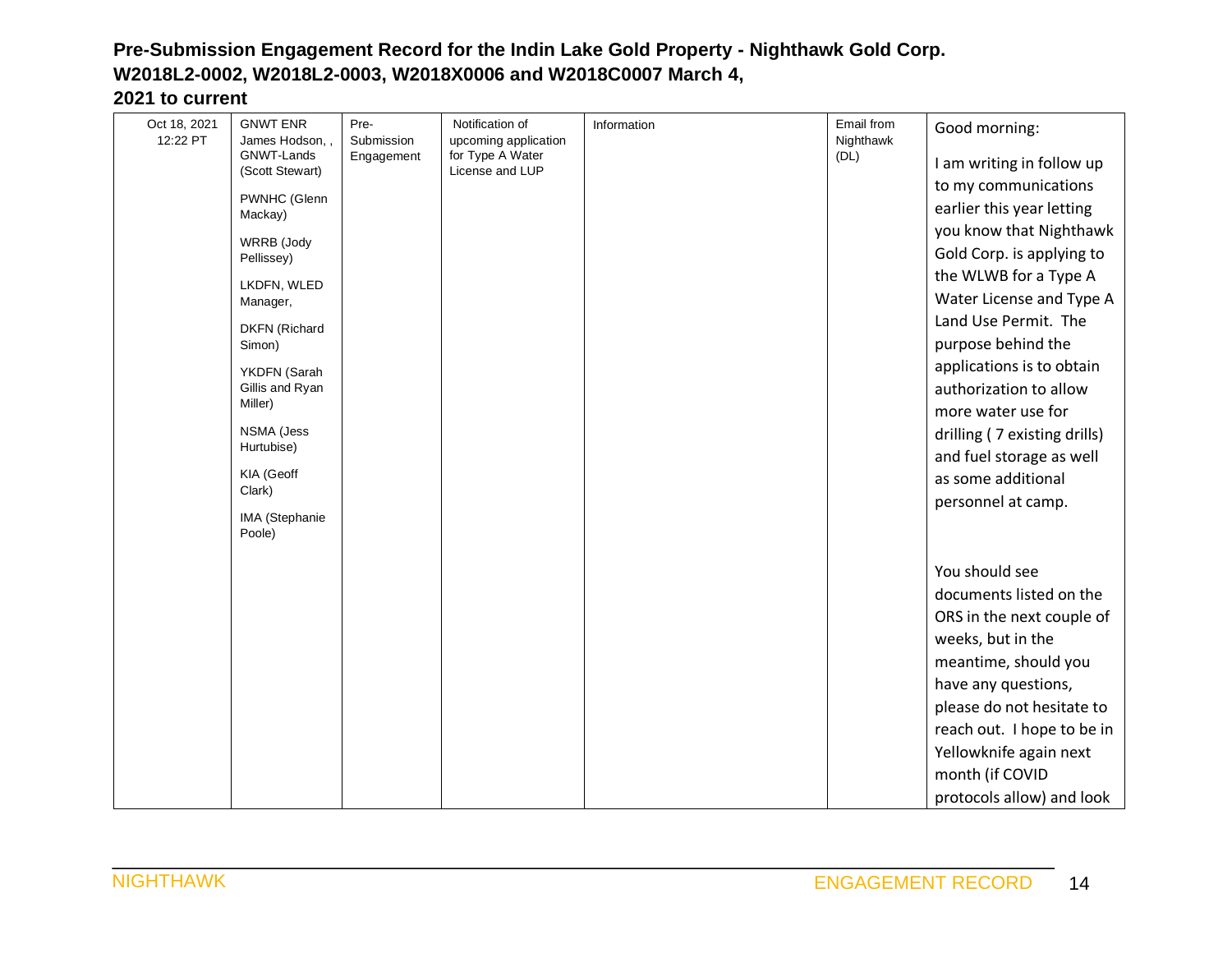|                           |                                |                                  |                                                                                |             |                                     | forward to meeting with<br>you.<br>Kind regards                                                                                                                                                                                                                                                                            |
|---------------------------|--------------------------------|----------------------------------|--------------------------------------------------------------------------------|-------------|-------------------------------------|----------------------------------------------------------------------------------------------------------------------------------------------------------------------------------------------------------------------------------------------------------------------------------------------------------------------------|
| Oct 18, 2021,<br>12:26 PT | WRRB (Jody<br>Pellissey)       | Pre-<br>Submission<br>Engagement | Notification of<br>upcoming application<br>for Type A Water<br>License and LUP | Information | Email from to<br>Nighthawk<br>(DL)  | Thank you Denise the<br>WRRB will respond<br>though the WLWB<br>process and will be in<br>touch if there are any<br>questions.<br>Have a good day!<br><b>JODY</b>                                                                                                                                                          |
| Oct 18, 2021,<br>12:26 PT | <b>YKDFN</b><br>(Sarah Gillis) | Pre-<br>Submission<br>Engagement | Notification of<br>upcoming application<br>for Type A Water<br>License and LUP | Information | Email from, to<br>Nighthawk<br>(DL) | Hello,<br>Thank you for the email. I<br>have left my position with<br>YKDFN as Director of<br>Environment.<br>Please reach out to the<br>CEO Lena Black at<br>lblack@ykdene.com.<br>Thank you for the email. I<br>have left my position with<br>YKDFN, however I am<br>acting as Director until<br>the position is filled. |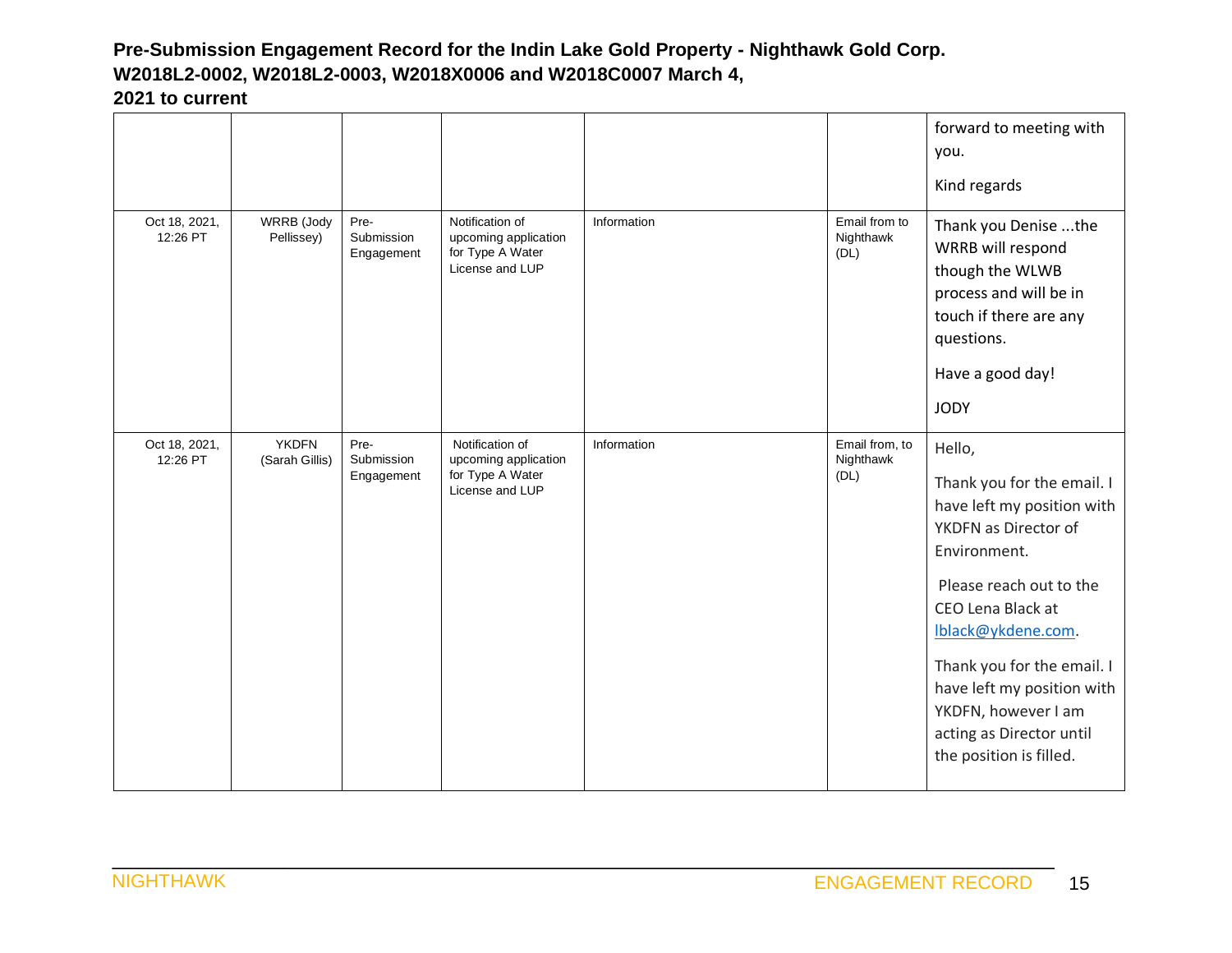|                           |                                          |                                  |                                                                                |                                                           |                                     | I have intermittent access<br>to my email and there<br>may be delays in my<br>replies.<br>If you need immediate<br>assistance please reach<br>out to the CEO Lena Black<br>at Iblack@ykdene.com.<br>Regards,<br>Sarah |
|---------------------------|------------------------------------------|----------------------------------|--------------------------------------------------------------------------------|-----------------------------------------------------------|-------------------------------------|-----------------------------------------------------------------------------------------------------------------------------------------------------------------------------------------------------------------------|
| Oct 18, 2021<br>12:41 PT  | <b>YKDFN</b><br>(Lena Black)             | Pre-<br>Submission<br>Engagement | Notification of<br>upcoming application<br>for Type A Water<br>License and LUP | Information                                               | Email from<br>Nighthawk<br>(DL)     | Email returned.                                                                                                                                                                                                       |
| Oct 25, 2021<br>07:55 am  | Pre-<br>Submission<br>Engagement<br>List | Pre-<br>Submission<br>Engagement | Notification of<br>upcoming application<br>for Type A Water<br>License and LUP | Notification Acknowledgement<br>Requested                 | Email from<br>Nighthawk DL)         | Response kindly<br>requested . Please<br>confirm that you have<br>received this notification<br>and if you have any<br>comments, questions or<br>concerns at this time.<br>Regards<br>Denise                          |
| Oct 25, 2021,<br>07:52 PT | Glen Mckay,<br><b>PWNHC</b>              | Pre-<br>Engagement<br>Submission | Notification of<br>upcoming application<br>for Type A Water<br>License and LUP | Notification Acknowledgement<br><b>Requested Response</b> | Email from, to<br>Nighthawk<br>(DL) | Hi Denise,<br>Thanks for the update                                                                                                                                                                                   |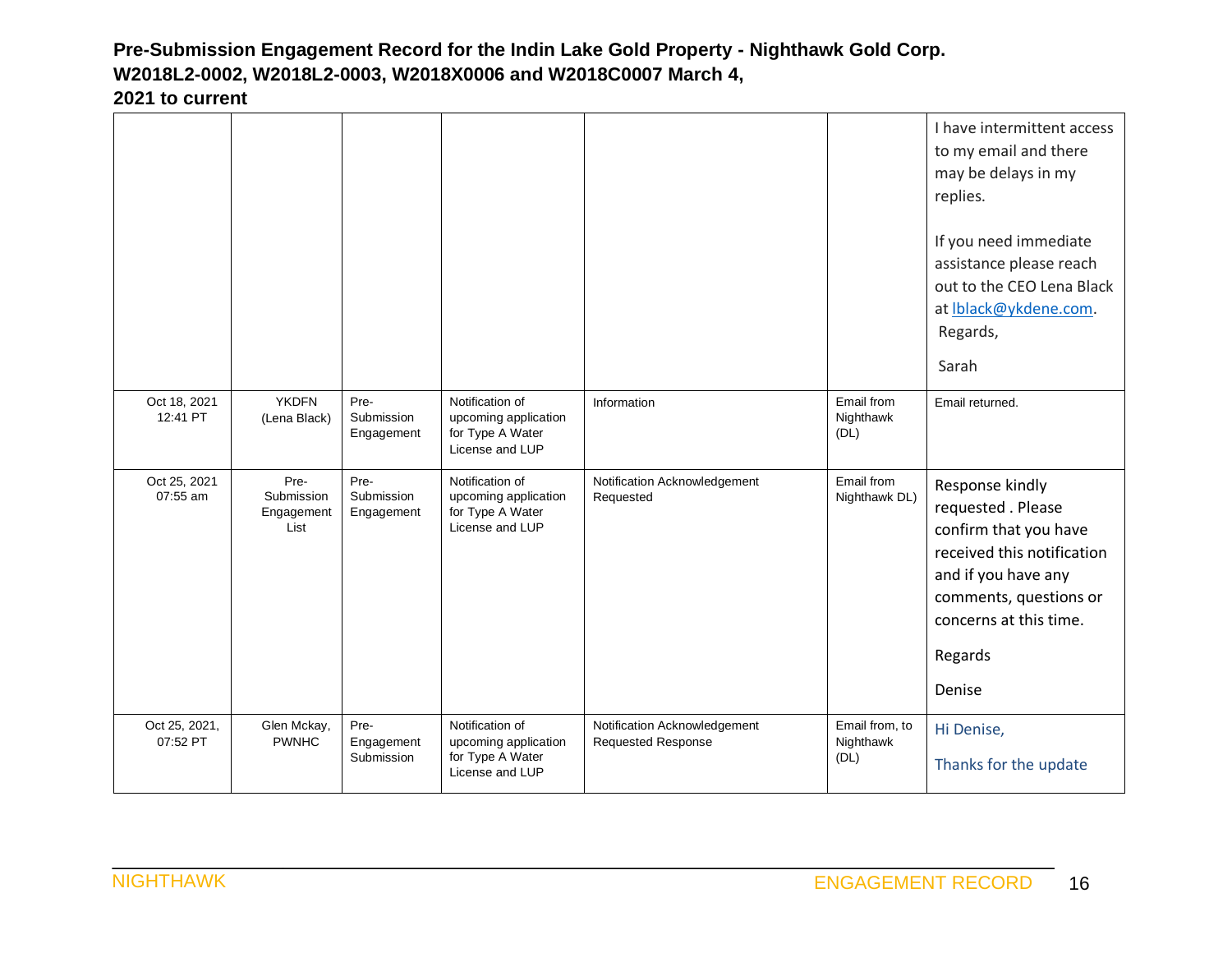|                          |                                            |                                  |                                                                                |                                           |                                             | Glen                                                                                                                                                                                                                                                            |
|--------------------------|--------------------------------------------|----------------------------------|--------------------------------------------------------------------------------|-------------------------------------------|---------------------------------------------|-----------------------------------------------------------------------------------------------------------------------------------------------------------------------------------------------------------------------------------------------------------------|
| Oct 25, 2021<br>08:30 MT | Clint<br>Ambrose,<br><b>GNWT</b>           | Pre-<br>Engagement<br>Submission | Notification of<br>upcoming application<br>for Type A Water<br>License and LUP | Notification Acknowledgement<br>Requested | Email from, to<br>Nighthawk<br>(DL)         | Received and thank you<br>Denise.<br>Clint                                                                                                                                                                                                                      |
| Oct 25, 2021<br>07:57 PT | David-Scott<br>McQuinn,<br><b>GNWT ENR</b> | Pre-<br>Engagement<br>Submission | Notification of<br>upcoming application<br>for Type A Water<br>License and LUP | Notification Acknowledgement<br>Requested | Email from, to<br>Nighthawk<br>(DL)         | Email received.                                                                                                                                                                                                                                                 |
| Oct 25, 2021<br>08:29 MT | Tim Morton,<br><b>AANDC</b>                | Pre-<br>Engagement<br>Submission | Notification of<br>upcoming application<br>for Type A Water<br>License and LUP | Notification Acknowledgement<br>Requested | Email from, to<br>Nighthawk<br>(DL)         | Hi Denise,<br>I've received the<br>notification and will<br>review and comment on<br>it once it is posted to the<br>ORS.<br>Have a good day.<br><b>Tim Morton</b><br>(867) 669-2442                                                                             |
| Oct 25, 2021<br>09:20 pt | Stephanie<br>Poole, IMA                    | Pre-<br>Engagement<br>Submission | Notification of<br>upcoming application<br>for Type A Water<br>License and LUP | Notification Acknowledgement<br>Requested | Phone call to,<br>from<br>Nighthawk<br>(DL) | Phone call to, from Nighthawk<br>(DL) requesting confirmation.<br>Will provide response via email.<br>Provided updated YKDFN email<br>addresses<br>"Нi,<br>Further to our telephone<br>conversation this<br>morning, I can confirm<br>that I have received this |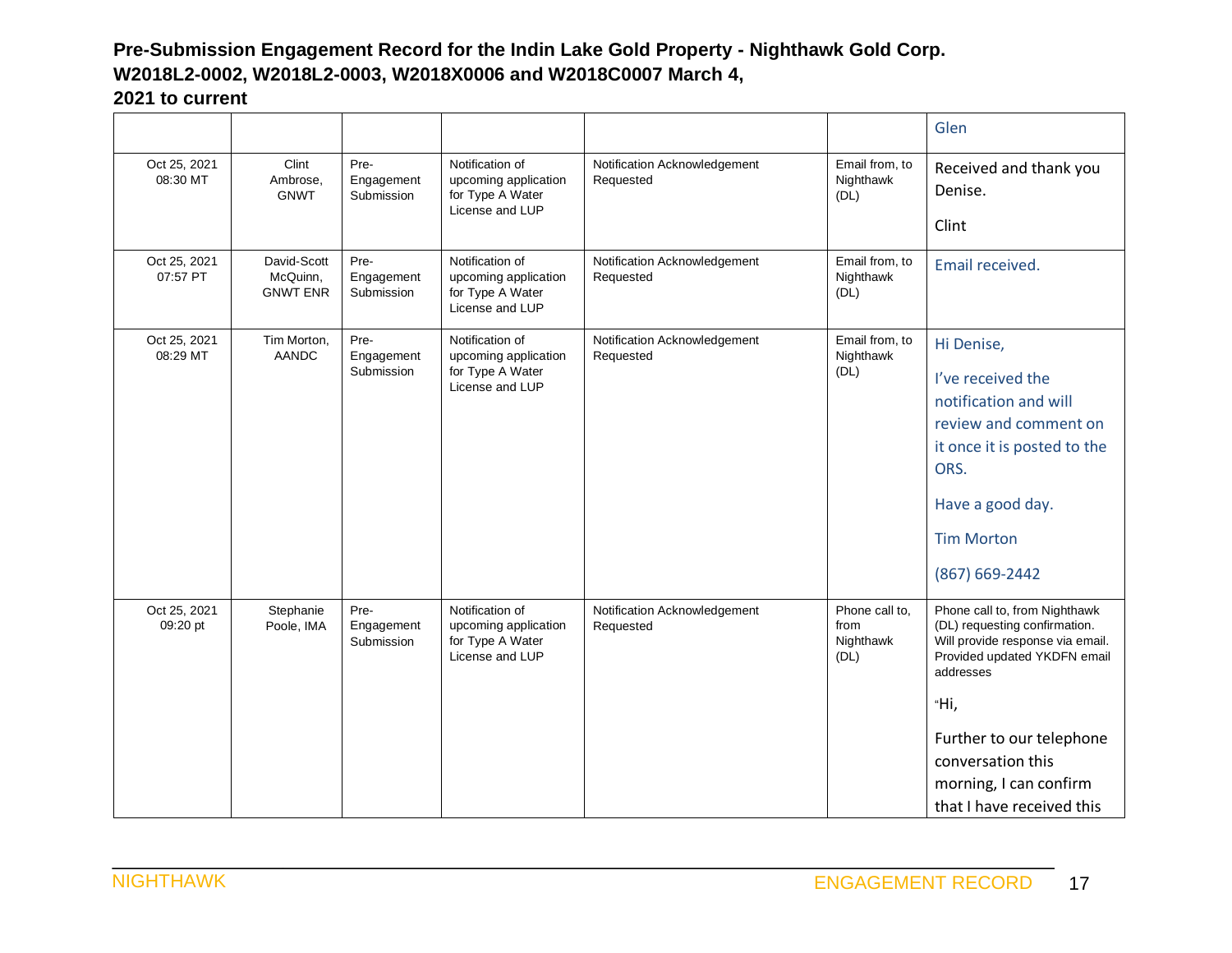|                          |                              |                                  |                                                                                |                                           |                                     | email message and have<br>forwarded it to the<br>appropriate staff within<br>the Akaitcho Dene First<br>Nations<br>Thank You," (Stephanie<br>Poole)                                                                                                                                                                                                                               |
|--------------------------|------------------------------|----------------------------------|--------------------------------------------------------------------------------|-------------------------------------------|-------------------------------------|-----------------------------------------------------------------------------------------------------------------------------------------------------------------------------------------------------------------------------------------------------------------------------------------------------------------------------------------------------------------------------------|
| Oct 25, 2021<br>09:57 PT | <b>YKDFN</b><br>Adrian Boyd, | Pre-<br>Engagement<br>Submission | Notification of<br>upcoming application<br>for Type A Water<br>License and LUP | Notification Acknowledgement<br>Requested | Email to, from<br>Nighthawk<br>(DL) | Hi Adrian:<br>I hope you are staying<br>safe and keeping well.<br>Can you please respond<br>that the YKDFN has<br>received this notice. I did<br>send it to Ryan and Sarah<br>as per the WLWB, but<br>have not heard back.<br>Kind regards and I hope<br>to connect with you again<br>either later this year, or<br>early next, Covid<br>protocols and restrictions<br>dependant. |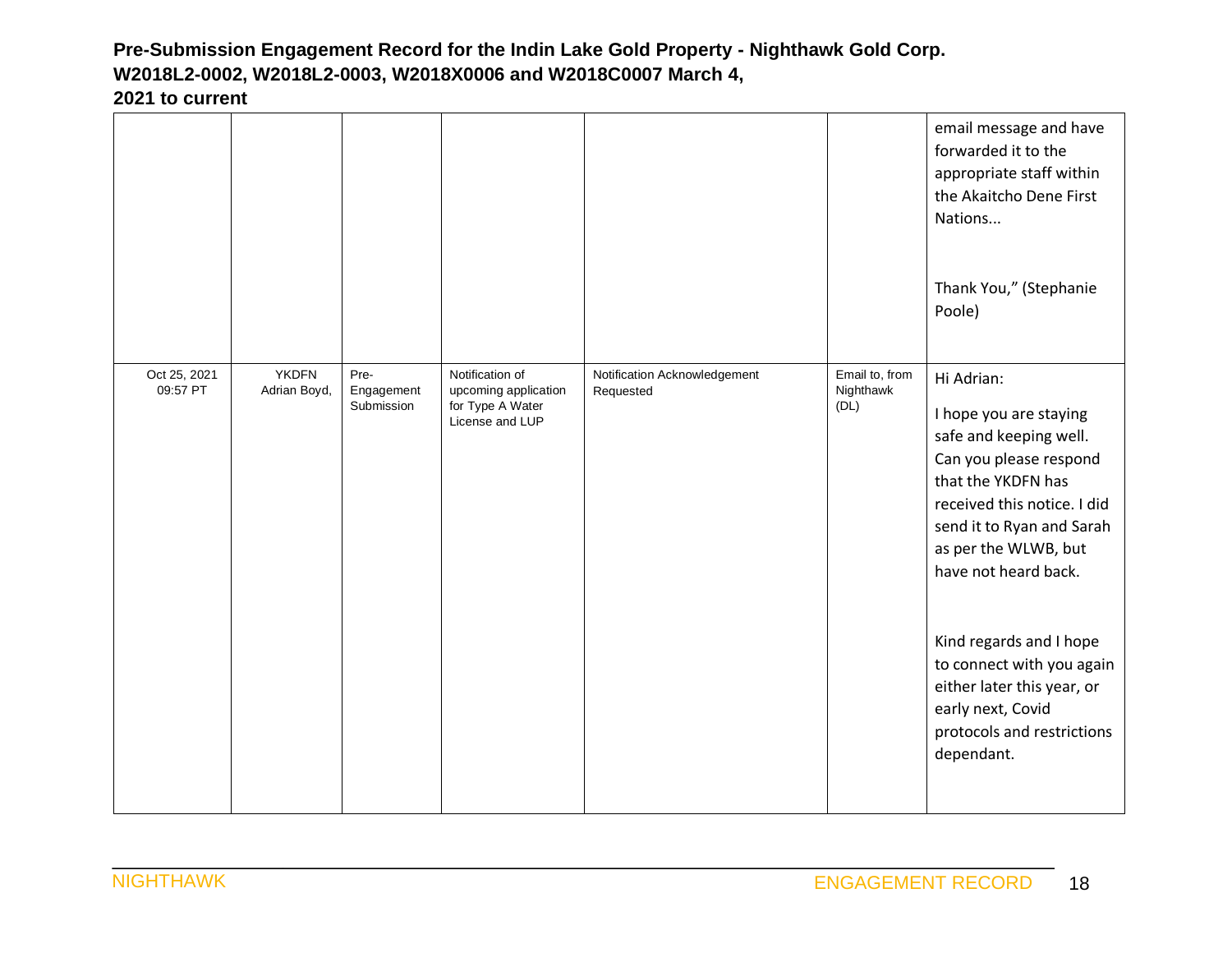|                           |                                 |                                  |                                                                                |                                           |                                                                                     | Denise                                                                                                                                                                                                                                                                                                                                                |
|---------------------------|---------------------------------|----------------------------------|--------------------------------------------------------------------------------|-------------------------------------------|-------------------------------------------------------------------------------------|-------------------------------------------------------------------------------------------------------------------------------------------------------------------------------------------------------------------------------------------------------------------------------------------------------------------------------------------------------|
|                           |                                 |                                  |                                                                                |                                           |                                                                                     |                                                                                                                                                                                                                                                                                                                                                       |
| Oct 25, 2021<br>09:59 PT  | <b>DKFN</b><br>Richard<br>Simon | Pre-<br>Engagement<br>Submission | Notification of<br>upcoming application<br>for Type A Water<br>License and LUP | Notification Acknowledgement<br>Requested | Phone call to,<br>from<br>(Nighthawk)<br>DL.<br>Email to, from<br>Nighthawk<br>(DL) | Phone number not in<br>service.<br>Email sent with read receipt<br>activated.<br>Hi Richard:<br>I have tried to call you,<br>but unfortunately the<br>number does not appear<br>to be in service. Can you<br>please respond that you<br>have received this email<br>notification.<br>Very kind regards<br>Denise Lockett, for<br>Nighthawk Gold Corp. |
| Oct 25, 2021,<br>10:06 PT | <b>WLED</b><br>Manager          | Pre-<br>Engagement<br>Submission | Notification of<br>upcoming application<br>for Type A Water<br>License and LUP | Notification Acknowledgement<br>Requested | Phone call to,<br>from<br>Nighthawk<br>(DL)<br>Email to, from<br>Nighthawk<br>(DL)  | Mailbox is full and cannot<br>receive any more messages.<br>Hi:<br>I have tried to call you,<br>but unfortunately the<br>mailbox appears to be full<br>and can not                                                                                                                                                                                    |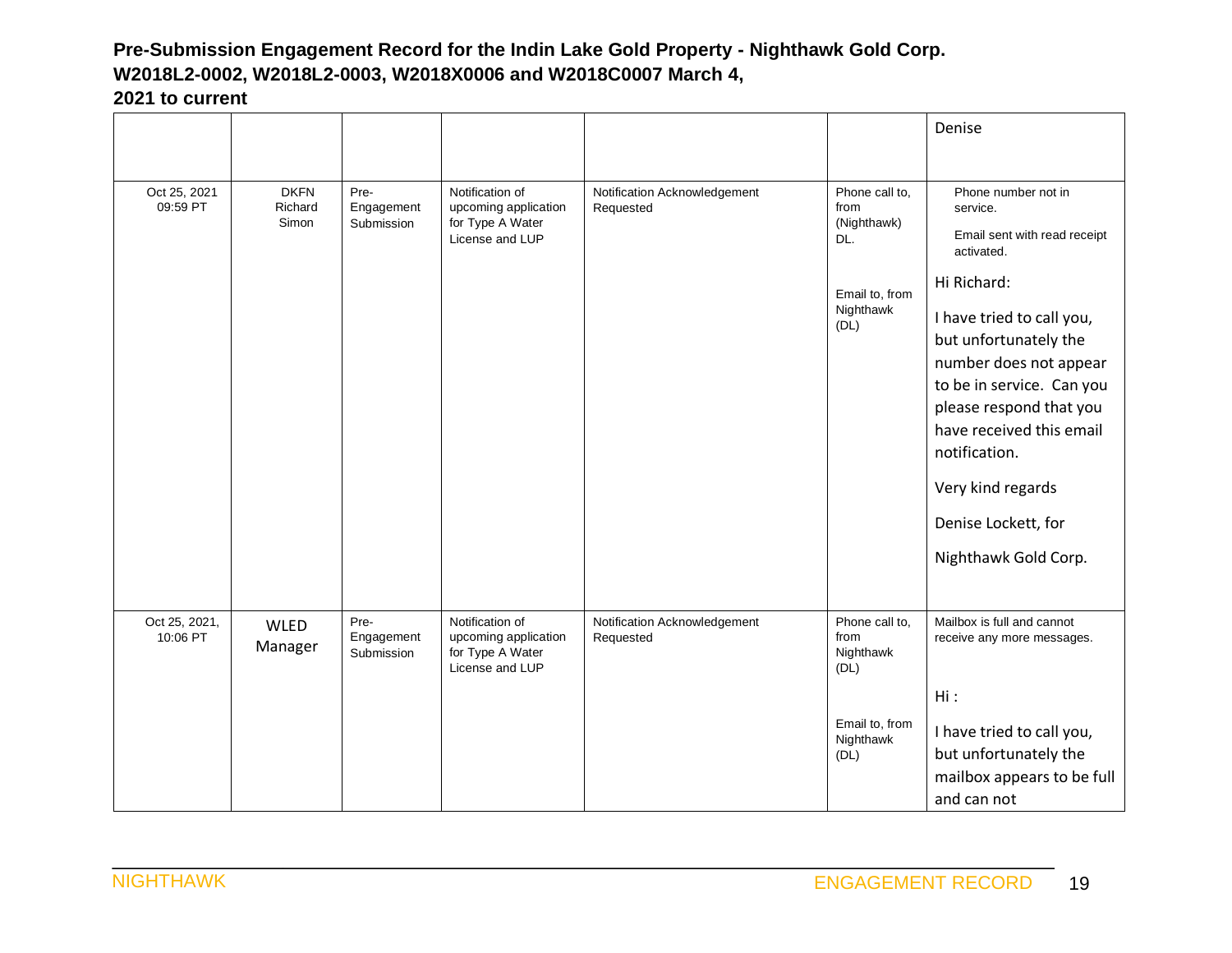|                           |                             |                                  |                                                                                |                                           |                                     | accommodate any more<br>messages. Can you<br>please respond that you<br>have received this email<br>notification.<br>Very kind regards<br>Denise Lockett, for<br>Nighthawk Gold Corp  |
|---------------------------|-----------------------------|----------------------------------|--------------------------------------------------------------------------------|-------------------------------------------|-------------------------------------|---------------------------------------------------------------------------------------------------------------------------------------------------------------------------------------|
| Oct 25, 2021<br>10:08 PT  | <b>WLED</b><br>Manager      | Pre-<br>Engagement<br>Submission | Notification of<br>upcoming application<br>for Type A Water<br>License and LUP | Notification Acknowledgement<br>Requested | Email from, to<br>Nighthawk<br>(DL) | Delivery to these<br>recipients or groups<br>is complete, but no<br>delivery notification<br>was sent by the<br>destination server:<br>lkdfnlands@gmail.com<br>(Ikdfnlands@gmail.com) |
| Oct 25, 2021,<br>11:05 PT | <b>YKDFN</b><br>Adrian Boyd | Pre-<br>Engagement<br>Submission | Notification of<br>upcoming application<br>for Type A Water<br>License and LUP | Notification Acknowledgement<br>Requested | Email from, to<br>Nighthawk<br>(DL) | Hi Denise,<br>All is good here with me.<br>Ryan and Sarah have<br>both left the department.                                                                                           |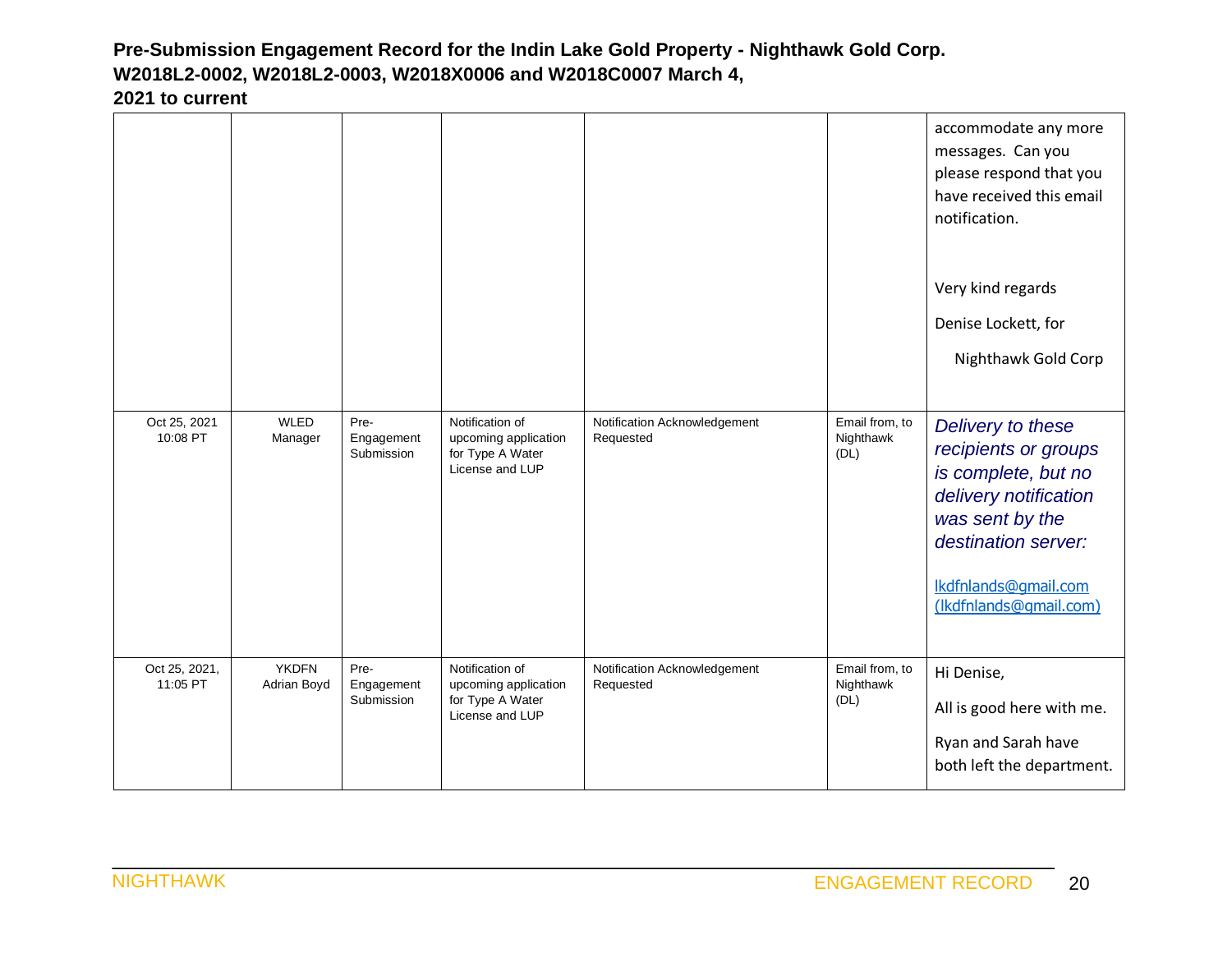|                           |                                 |                                  |                                                                                |                                           |                                     | Kind regards,                                                                                                                                                                                                                |
|---------------------------|---------------------------------|----------------------------------|--------------------------------------------------------------------------------|-------------------------------------------|-------------------------------------|------------------------------------------------------------------------------------------------------------------------------------------------------------------------------------------------------------------------------|
| Oct 25, 2021,<br>12:29 MT | <b>YKDFN</b><br>Adrian Boyd     | Pre-<br>Engagement<br>Submission | Notification of<br>upcoming application<br>for Type A Water<br>License and LUP | Notification Acknowledgement<br>Requested | Email from, to<br>Nighthawk<br>(DL) | Hi Denise,<br>Femi Baiyewun is the<br>Regulatory Manager with<br>the Department of<br>Environment.<br>N'dilo Office<br>Phone: 867-766-3496<br>Fax: 867-766-3497<br>Do you require anything<br>else from me?<br>Kind regards, |
| Oct 25, 2021<br>12:39 MT  | <b>DKFN</b><br>Richard<br>Simon | Pre-<br>Engagement<br>Submission | Notification of<br>upcoming application<br>for Type A Water<br>License and LUP | Notification Acknowledgement<br>Requested | Email from, to<br>Nighthawk<br>(DL) | Hi Denise,<br>The Deninu Kue First<br>Nation phone number to<br>reach this IMA office is;<br>(867) 394-4335.<br>Apologies, I did not<br>receive the phone call,<br>this email is to<br>acknowledge this office               |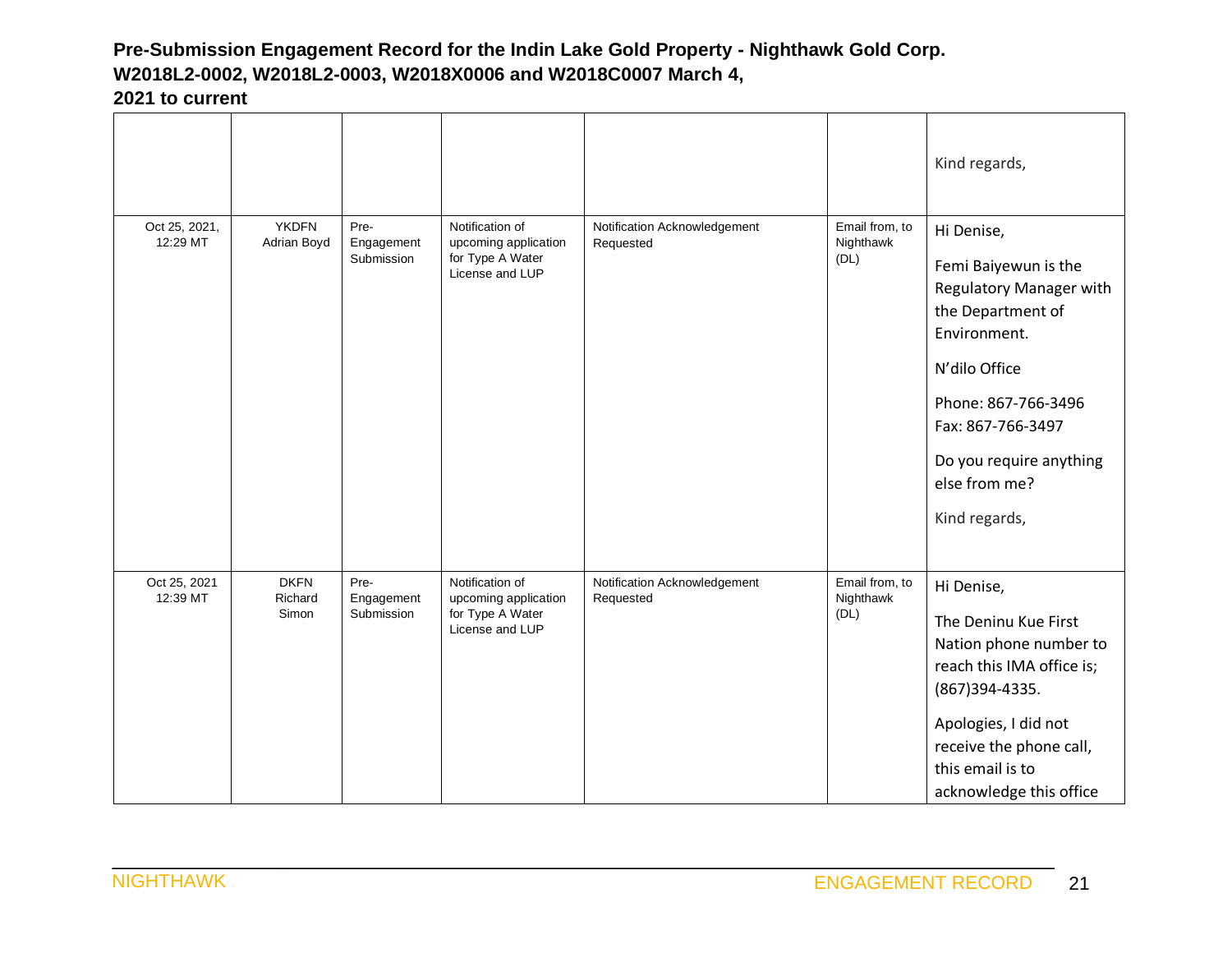|                           |                                              |                                  |                                                                                |                                           |                                     | has received this<br>particular email<br>notification.<br>Sincerely yours,<br>Richard                                                                                                                                                |
|---------------------------|----------------------------------------------|----------------------------------|--------------------------------------------------------------------------------|-------------------------------------------|-------------------------------------|--------------------------------------------------------------------------------------------------------------------------------------------------------------------------------------------------------------------------------------|
| Oct 25, 2021,<br>13:18 PT | <b>YKDFN</b><br>Adrian Boyd                  | Pre-<br>Engagement<br>Submission | Notification of<br>upcoming application<br>for Type A Water<br>License and LUP | Notification Acknowledgement<br>Requested | Email to, from<br>Nighthawk<br>(DL) | Just acknowledgement<br>that you have received<br>the notice and will<br>respond if you have any<br>questions or concerns, in<br>the ORS system.<br>Many thanks<br>Denise                                                            |
| Oct 26, 2021,<br>10:05 PT | <b>NSMA</b><br>Jessica H.<br>Noah<br>Johnson | Pre-<br>Engagement<br>Submission | Notification of<br>upcoming application<br>for Type A Water<br>License and LUP | Notification Acknowledgement<br>Requested | Email from, to<br>Nighthawk<br>(DL) | Hi Denise,<br>Thanks for the<br>notification. We will let<br>you know if we have any<br>questions about the WL<br>and LUP.<br>On a similar note, could<br>you please update your<br>communication list to<br>have Noah Johnson, Lead |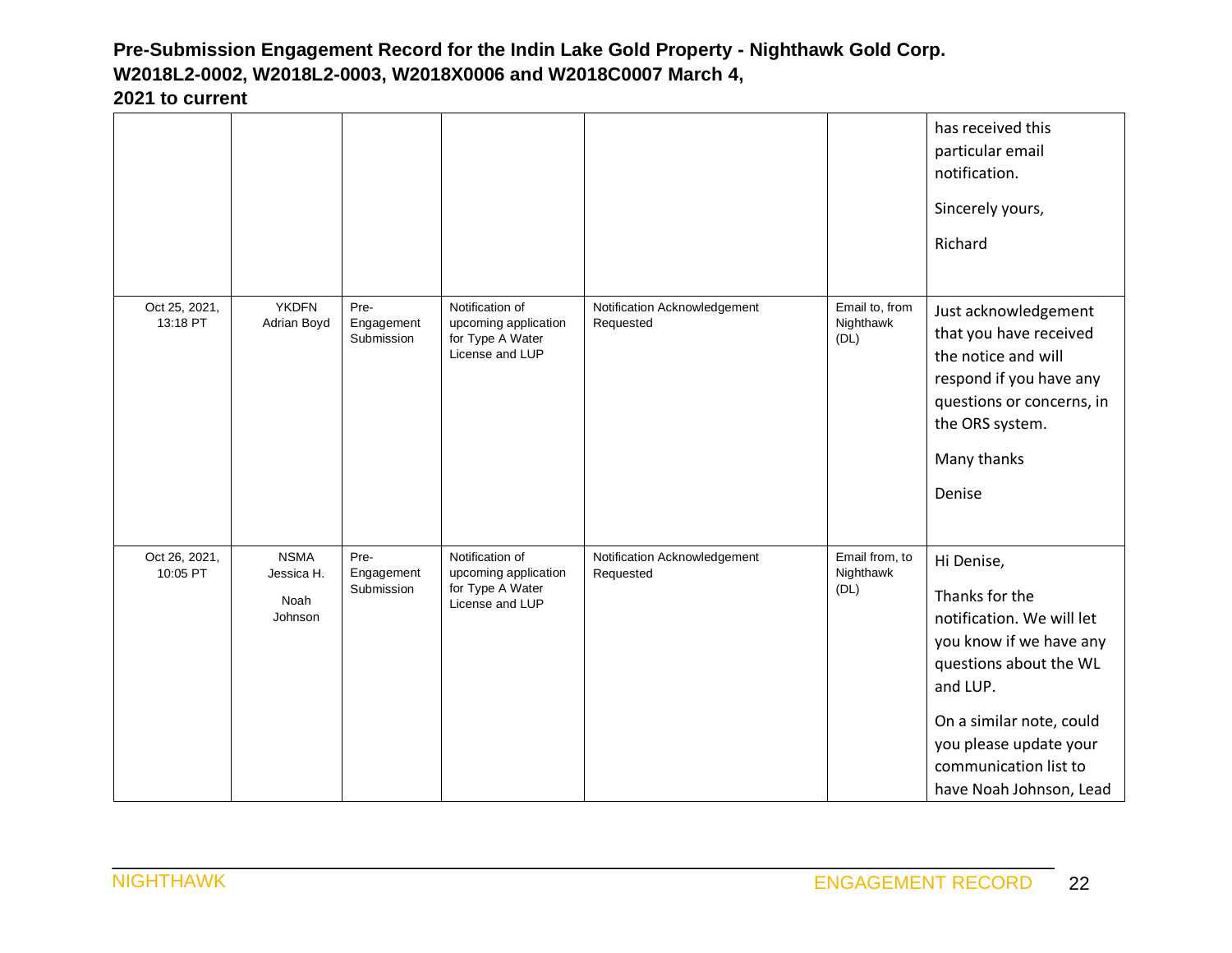| n to current :            |                                     |                                  |                                                                                |                                           |                                     |
|---------------------------|-------------------------------------|----------------------------------|--------------------------------------------------------------------------------|-------------------------------------------|-------------------------------------|
|                           |                                     |                                  |                                                                                |                                           |                                     |
| Oct 26, 2021,<br>09:35 PT | <b>YKDFN</b><br>Adrian Boyd<br>Femi | Pre-<br>Engagement<br>Submission | Notification of<br>upcoming application<br>for Type A Water<br>License and LUP | Notification Acknowledgement<br>Requested | Email from, to<br>Nighthawk<br>(DL) |

move into a management position. I'm sure he'd be happy to have a phone chat with you to learn about Nighthawk, if you're willing. Thanks, Jess Hi Denise, Both Ryan and Sarah have left the organization. Femi Baiyewun is the Manager of Regulatory process for the YKDFN. Please be advised that YKDFN has received the notice regarding Nighthawk Gold Corp. By copy of this email YKDFN acknowledge that is has received the

Regulatory Officer, as your primary contact at NSMA? He is taking over my regulatory roles as I